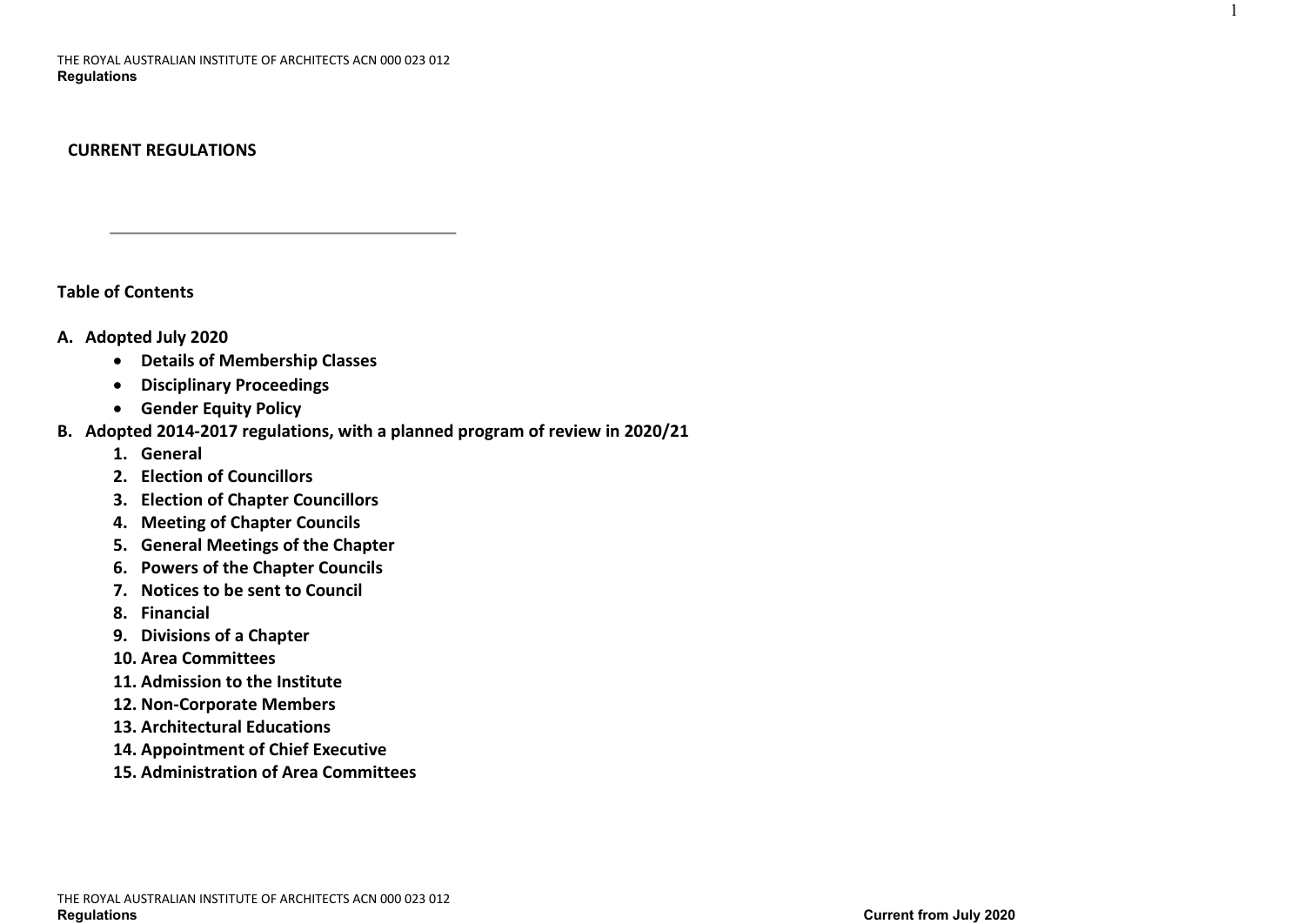# **REGULATION 1: DETAILS OF MEMBERSHIP CLASSES**

| <b>Type of Member</b>  | <b>Suffix Letters</b><br>(Post<br><b>Nominals)</b> | Eligibility                                                                                                                                                                                                                                                                                           | <b>AGM</b><br><b>EGM</b><br><b>Voting</b><br>rights | May<br><b>Attend</b><br><b>AGM</b> | <b>Receives</b><br>Annual<br>Report |
|------------------------|----------------------------------------------------|-------------------------------------------------------------------------------------------------------------------------------------------------------------------------------------------------------------------------------------------------------------------------------------------------------|-----------------------------------------------------|------------------------------------|-------------------------------------|
| Member Level 1         | RAIA                                               | Person who, in the opinion of the Board in consultation with National Council, holds a prescribed<br>architectural qualification and who has gained prescribed experience.                                                                                                                            | $\checkmark$                                        |                                    |                                     |
| Life Fellow            | LFRAIA                                             | Fellow who, in the opinion of the National Council, has made notable contribution to the<br>advancement of the profession in design, construction, literature, education, public service or in<br>any other way deemed worthy of the honour of life fellowship.                                       | ✓                                                   |                                    |                                     |
| Fellow                 | <b>FRAIA</b>                                       | Member Level 1 who has gained substantial experience in architecture and made a significant<br>contribution to the profession.                                                                                                                                                                        | ✓                                                   |                                    |                                     |
| <b>Graduate Member</b> | RAIA Grad.                                         | Person who, in the opinion of the Board, in consultation with National Council, holds a prescribed<br>architectural qualification.                                                                                                                                                                    | $\boldsymbol{\mathsf{x}}$                           |                                    |                                     |
| <b>Student Member</b>  | [no suffix]                                        | Person who, in the opinion of the National Council, is enrolled in a course of study at a tertiary<br>education institution in Australia or overseas in a discipline related to the built environment, and<br>who has not attained the academic qualifications required for the Member Level 1 level. | $\mathbf x$                                         |                                    |                                     |
| Affiliate (Level 1)    | <b>Affiliate RAIA</b>                              | Person who, in the opinion of the Board in consultation with National Council, holds a prescribed<br>architectural qualification and has also gained approved experience.                                                                                                                             | ✓                                                   |                                    |                                     |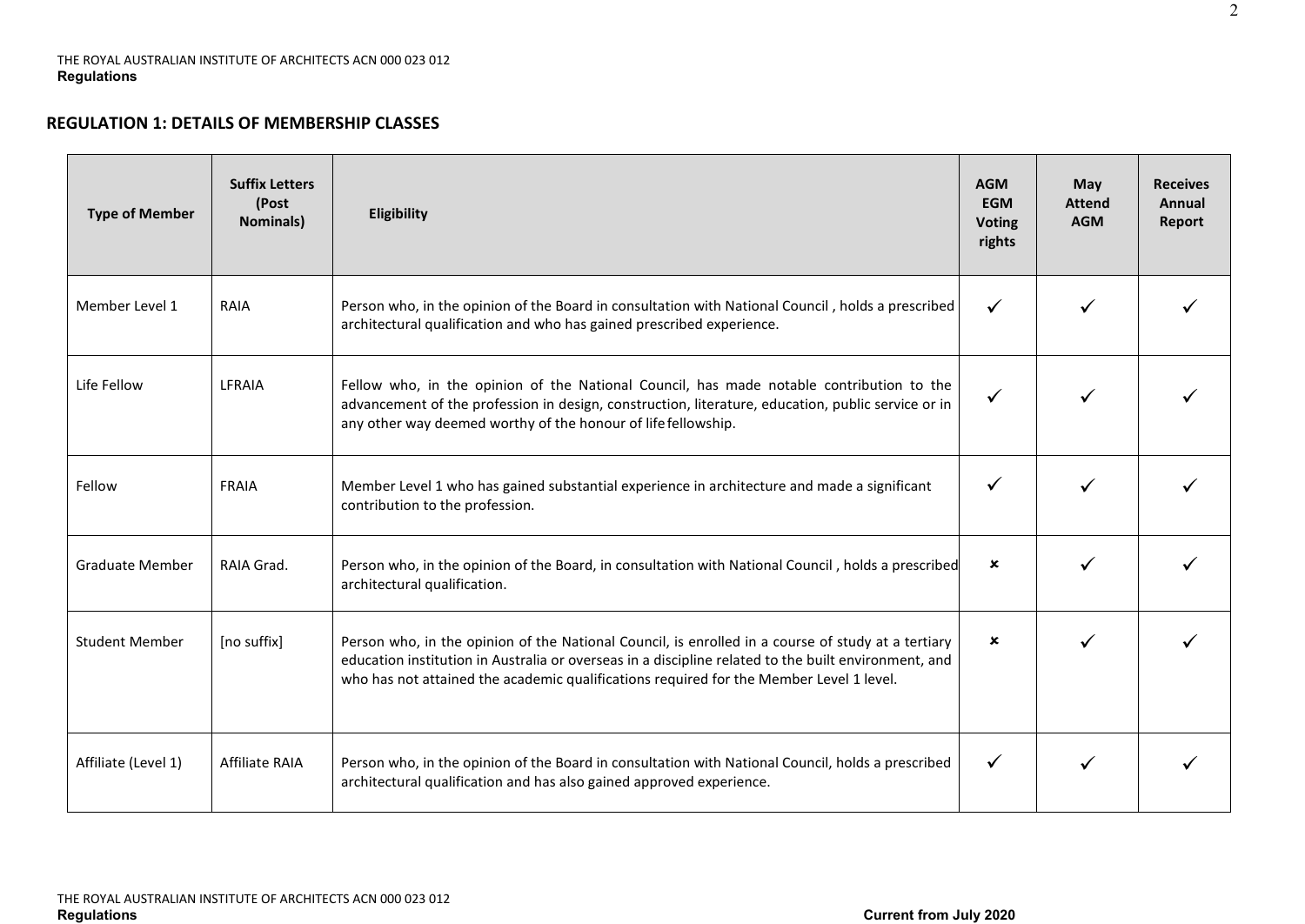| Honorary Member        | Hon. RAIA      | Person who, in the opinion of the National Council, has made a significant and long term<br>contribution to the Institute, or office bearers of international bodies or of overseas architects'<br>associations having a strong affiliation with the Institute.                                                          | $\mathbf x$ |   |  |
|------------------------|----------------|--------------------------------------------------------------------------------------------------------------------------------------------------------------------------------------------------------------------------------------------------------------------------------------------------------------------------|-------------|---|--|
| <b>Honorary Fellow</b> | Hon. FRAIA     | Person who, in the opinion of the National Council, is distinguished by scientific, artistic, literary<br>or other eminent attainments in relation to architecture and who does not practice as an architect<br>in Australia.                                                                                            |             |   |  |
| Member Level 2         | [no suffix]    | Person who, in the opinion of the Board, in consultation with National Council, is eligible for<br>admission as a Member level 1 member and is an employee in the construction industry.                                                                                                                                 |             |   |  |
| Affiliate Level 2      | Affiliate RAIA | Person who, in the opinion of the Board, in consultation with National Council, holds a degree<br>qualification or higher in a built-environment related discipline and does not hold a prescribed<br>architectural qualification that would make them eligible for admission as a Member level 1 or<br>graduate member. | ×           | × |  |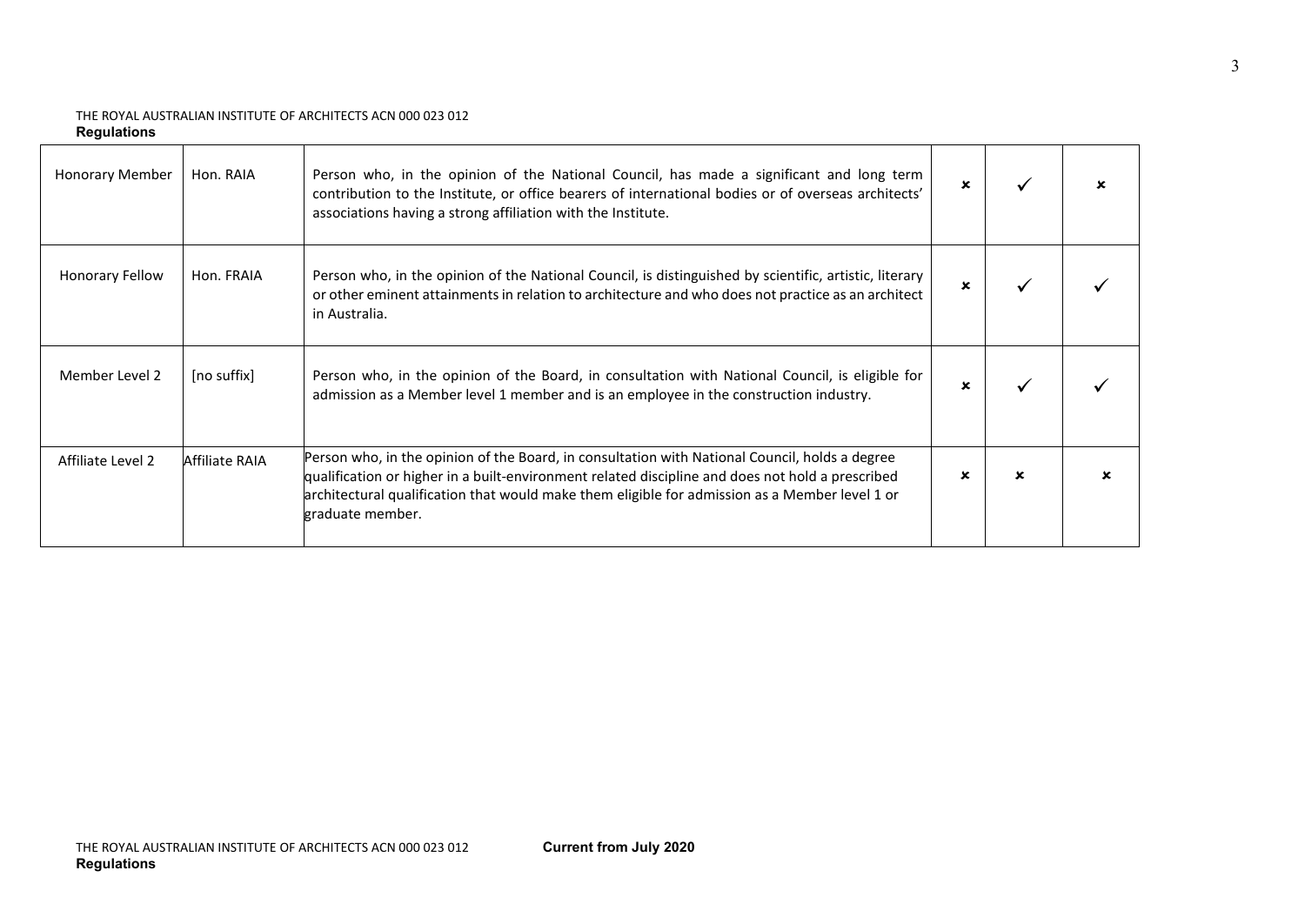# **REGULATION 2: DISCIPLINARY PROCEEDINGS – DEFINITIONS, LIABILITY UNDER THE CODE AND SUMMARY EXPULSION**

## **1.1 DEFINITIONS**

In this Regulation:

"**Allegation**" means a report asserting Misconduct by a Relevant Member, which:

- (a) is in writing, signed by the person or persons making an allegation of Misconduct;
- (b) specifies the place or places where the alleged Misconduct occurred;
- (c) specifies the time or times when the Misconduct was asserted to have occurred;
- (d) specifies the type of Misconduct asserted (preferably by reference to the particular relevant principles of the Code), and contains a supporting submission of relevant facts and circumstances; and
- (e) is delivered to the National Office or to any Chapter office of the Institute.

"**Assessor**" means the Fellows appointed in accordance with clause [6.2 o](#page-10-0)f this Regulation, collectively, the "**Panel of Assessors**".

"**Code**" means the Institute Code of Professional Conduct as approved and published by the National Council from time to time.

"**Complainant**" means the person or persons making an Allegation.

"**Conciliation**" means conciliation where the neutral third party conciliator is entitled to offer opinion and advise the parties about the interpretation of the facts put forward in the dispute, the merits of the positions of the parties and the terms of settlement, but has no determinative role in resolving the dispute.

"**Convenor**" means the Tribunal member appointed to the role in accordance with clause [6.3\(a\) o](#page-10-1)f this Regulation.

"**Determination**" means a finding or order of the Tribunal.

"**Fellow**" means a Member who is a Fellow in accordance with that class of Membership set out in the Regulations.

"**Misconduct**" means conduct contrary to the Code.

"**person**" means a natural person (an individual).

"**Institute Conciliation**" means Conciliation in accordance with claus[e 3.4 o](#page-5-0)f this Regulation.

"**Relevant Member**" means a person, asserted in the relevant Allegation to be guilty of Misconduct, who was a Member at the time that the asserted Misconduct or relevant event occurred, but in the circumstances of the asserted Misconduct, was not a Representative.

"**Representative**" means a Member who is a National Councillor, Chapter Councillor, Institute National Committee member, Chapter Committee member, Senior Counsellor; Assessor, Tribunal Member, Competition Advisor, National Awards Director, Awards Jury member, or Institute or related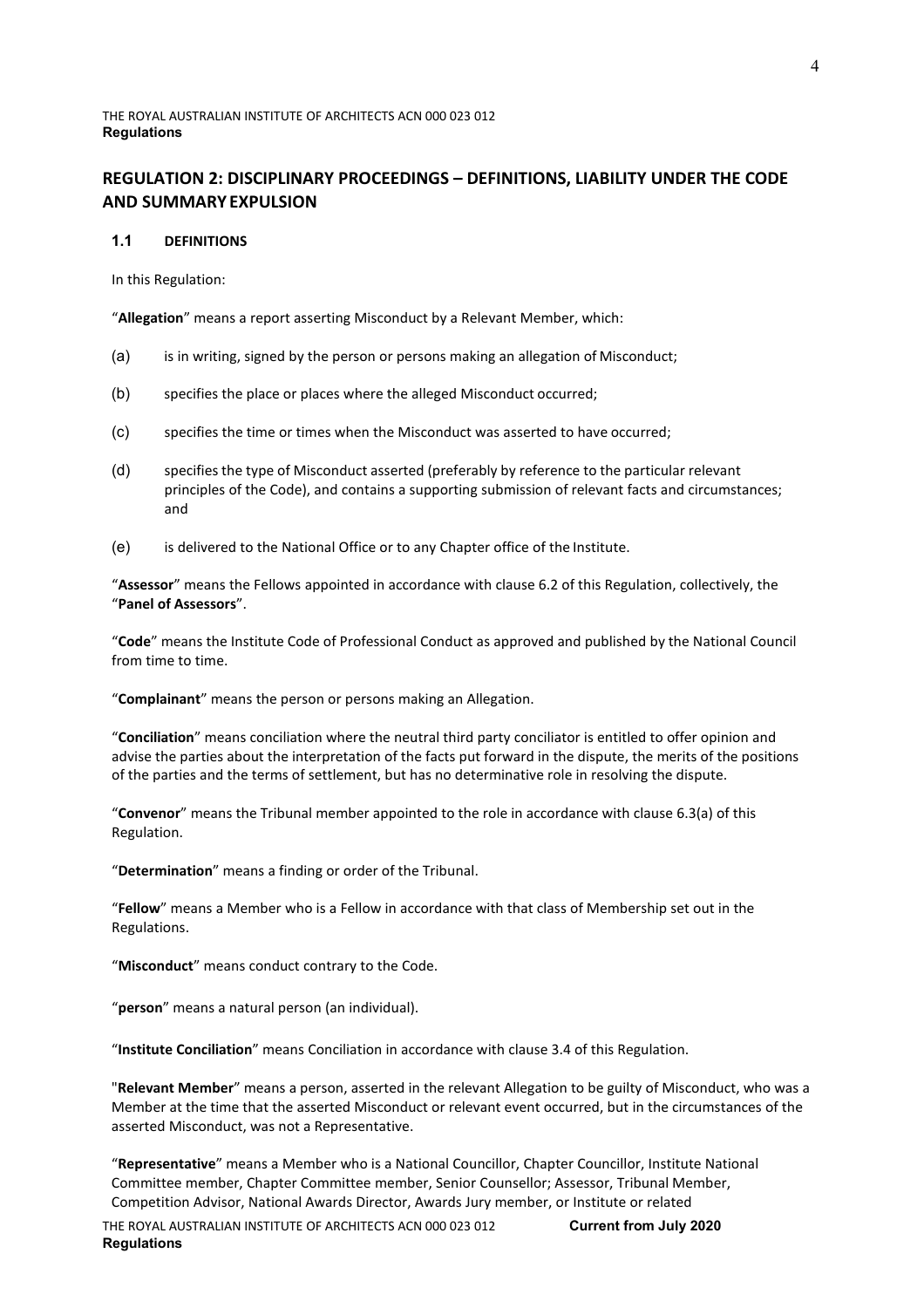body corporate staff member, while fulfilling the functions of that office or position, or any Member not falling into those categories who, in the opinion of the majority of the CEO of the Institute, chairperson of the Board, National President and Secretary was acting for and on behalf of the Institute, in the circumstances and at the time of the alleged Misconduct.

"**Senior Counsellor**" means a person appointed in accordance with clause [6.1 o](#page-10-2)f this Regulation.

"**Tribunal**" means the tribunal established in accordance with claus[e 6.3 o](#page-10-3)f this Regulation, made up of Tribunal members.

## **1.2 Liability under the Code**

- (a) Any Relevant Member whose conduct is found by the Tribunal to be contrary tothe Code is liable to the sanctions listed in claus[e 4.8 o](#page-8-0)f this Regulation.
- (b) Where a Relevant Member is also a director of a company, or a partner of a partnership engaging in the practice of architecture, that Relevant Member is liable for any Misconduct by the company or partnership which, if it had been undertaken bythe Relevant Member, would amount to Misconduct.

# **1.3 Summary expulsion**

Any Member convicted of any indictable offence or serious indictable offence (or equivalent) or any offence which, if committed within the State or Territory in which he or she resides, would be an indictable offence or serious indictable offence (or equivalent) will, at the discretion of the National Council, be expelled from membership of the Institute effective upon service of a notice under the hand of the National President or the Secretary notifying the Member of the decision of the National Council.

# **2. ALTERNATIVE DISPUTE RESOLUTION OPTIONS**

- 2.1 Any Member or member of the public with a dispute or grievance relating to a Relevant Member may pursue the matter outside the Institute's procedures, through other dispute resolution processes not limited to:
	- (a) mediation;
	- (b) conciliation; or
	- (c) litigation,

and if he or she does so, and the process outside the Institute involves any of the same facts and circumstances as the enquiry to the Institute, all Institute procedures will cease. In that case, the Institute's informal procedures will not recommence. Institute's formal procedures may recommence, or begin, once all outside procedures are completed, including any appeal periods, but only on written application by the Complainant, and at the Institute's discretion.

2.2 In any disciplinary proceeding (including both informal and formal), no costs of these disciplinary procedures to any person may be recovered from the Institute, nor may the Institute order any person to pay any part of another person's costs, except that in accordance with clause [4.9 o](#page-8-1)f this Regulation, the Institute may recover its own costs from a Relevant Member found guilty of Misconduct.

#### <span id="page-4-0"></span>**3. INFORMAL COMPLAINT PROCEDURE**

#### **3.1 Receipt of a query**

(a) Upon receipt by the Institute of: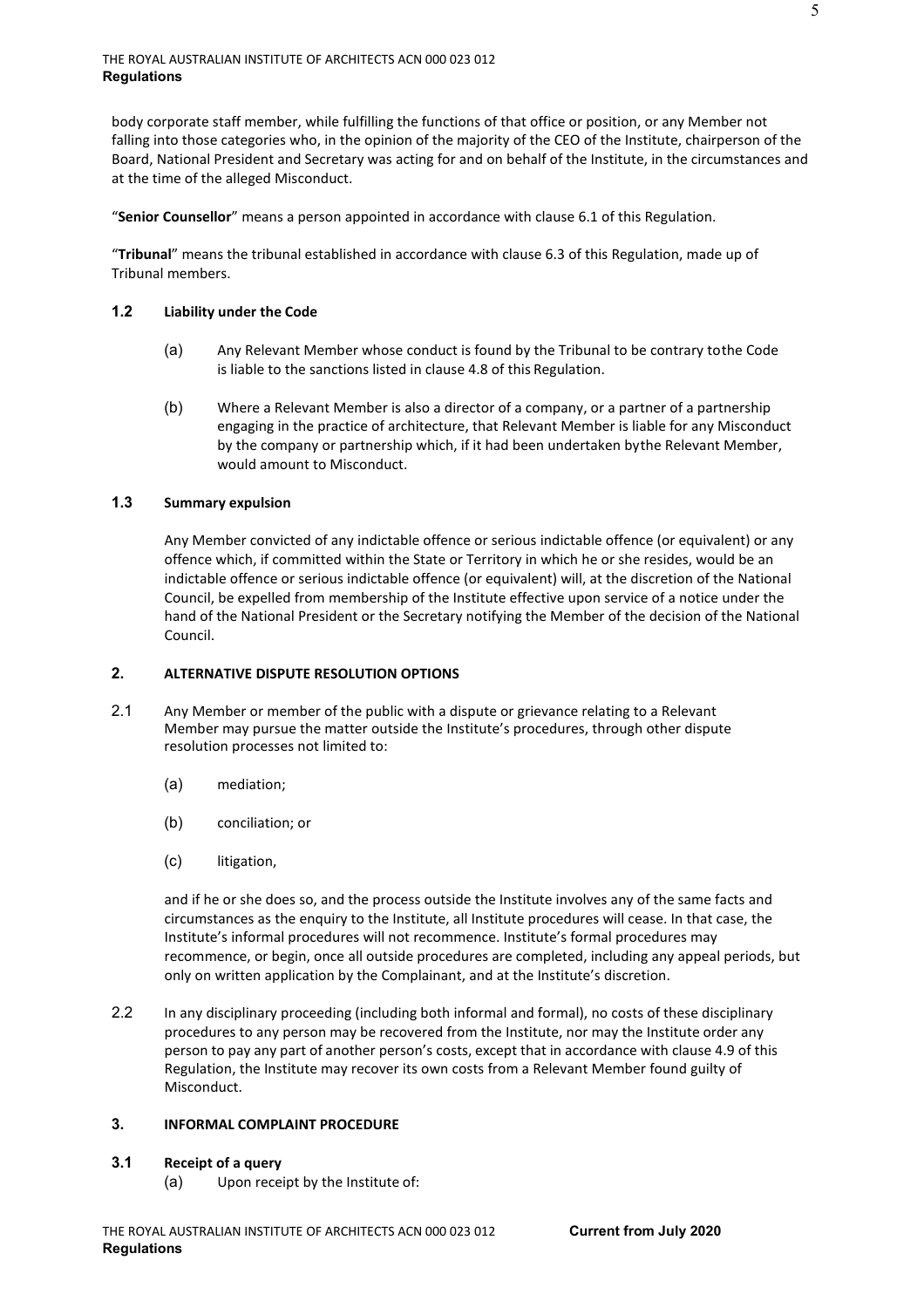- (i) a query from a Member or a member of the public regarding theservice provided by a person acting as an architect, or
- (ii) a grievance regarding the service provided by a person acting as anarchitect, the

Institute must first establish whether or not the person is a Member.

(b) If the person is not a Member, the enquirer must be advised by the Institute of this fact and informed that the Institute cannot assist for this reason. If the person is a Member, the enquirer will be offered free of charge assistance by a Senior Counsellor, and advised that if the enquirer and the Member agree, the query or grievance may be referred immediately to Institute Conciliation. If the enquirer does not wish to use the informal procedures, or the query or grievance relates to the conduct of a Member and not to the services provided by the Member as an architect, the enquirer will be advised that the only other Institute procedure available is to lodge a formal Allegation.

# **3.2 Senior Counsellor**

- (a) The enquirer will be advised that the Senior Counsellor's services are free of charge and are offered on a voluntary basis to the Institute's Members and members of the public to assist in the resolution of disputes. The Institute will provide the enquirer with contact details and it is the responsibility of the enquirer to make the initial contact with the Senior Counsellor.
- (b) Upon initialcontact by the enquirer, it is the duty of the Senior Counsellor to explain that:
	- (i) the role of the Senior Counsellor is to assist the parties to resolve adispute;
	- (ii) the Senior Counsellor will neither impose a solution nor apportion blame;
	- (iii) if the Senior Counsellor is not able to satisfy the enquirer's query orgrievance, the Senior Counsellor may seek permission from the enquirer to discuss the matter with the Relevant Member; and
	- (iv) if the query or grievance is referred to Institute Conciliation, or a formal Allegation is lodged, the Senior Counsellor's complimentary serviceswill cease.

## **3.3 Private negotiations**

- (a) Following any discussions with the Member, the Senior Counsellor will encouragethe parties to resolve the query or grievance privately.
- (b) The Senior Counsellor may provide advice to one or more parties during this process but will not participate directly in the negotiations. If the parties are able to resolve the query or grievance, the matter is concluded for the purposes of this Regulation.

# <span id="page-5-0"></span>**3.4 Institute Conciliation**

- (a) Where the query or grievance was not able to be resolved by the parties with the assistance of a Senior Counsellor, and where the enquirer and the Member (or Relevant Member) have agreed to have the matter conciliated under Institute Conciliation, whether or not a formal Allegation in relation to any of thesame facts and circumstances has been received, a Senior Counsellor may be engaged by the enquirer and the Member (or Relevant Member) to act as a conciliator.
- (b) In such cases the relevant Chapter will provide the names of up to three Senior Counsellors, but not necessarily located in the Territory of the Chapter, who are able and willing to act as conciliators, one of whommay be the original Senior Counsellor.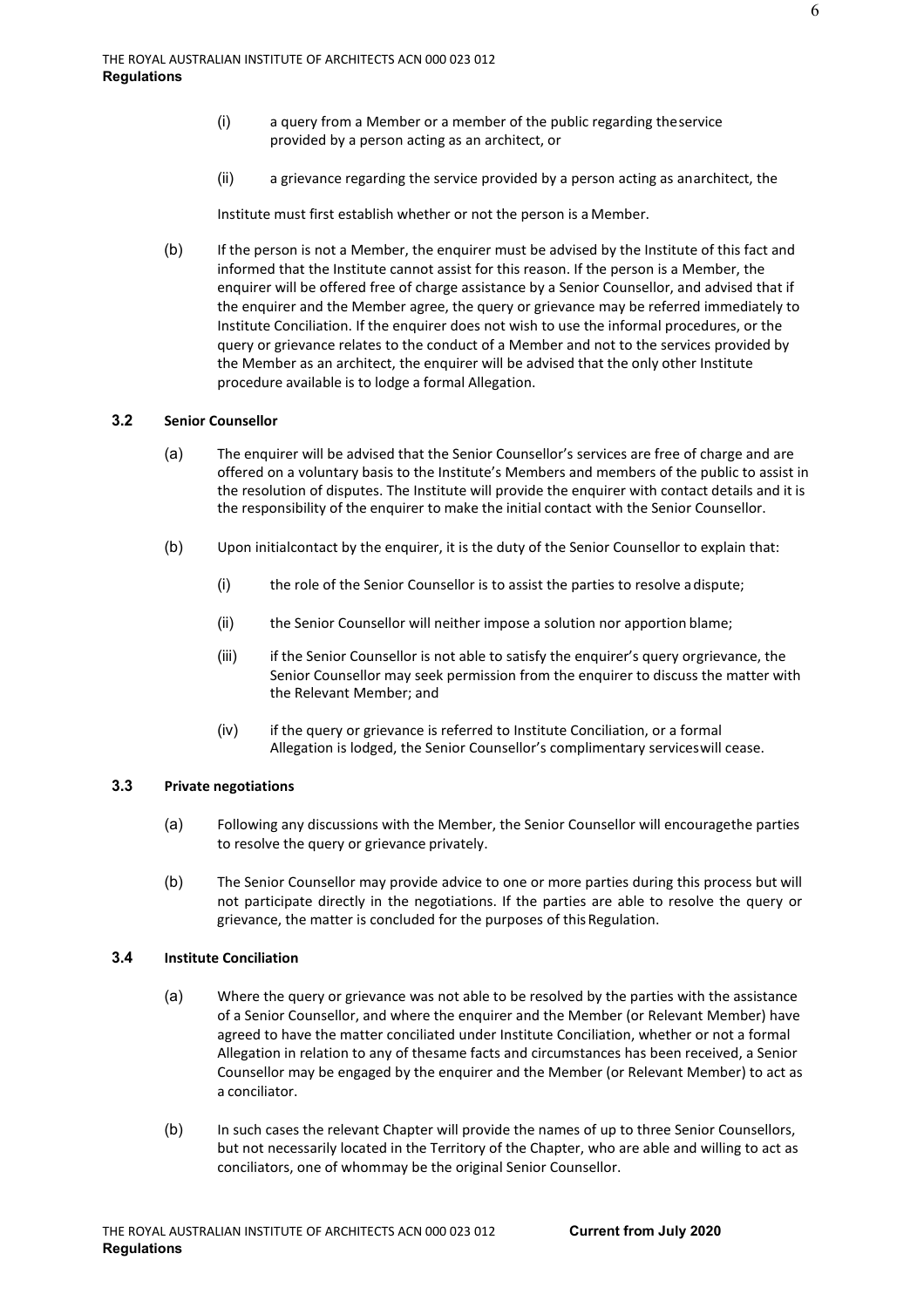- (c) The conciliator must establish a formal agreement between the parties to the queryor grievance, regarding:
	- (i) the conduct of the Institute Conciliation (including the extent of theapplication of the rules of natural justice);
	- (ii) the degree to which any resolution the parties reach will be binding onthe parties;
	- (iii) the rights of the parties to have third party representation;
	- (iv) the terms for payment of the conciliator; and
	- (v) any other matters the parties and the conciliator see fit.
- (d) If, with the assistance of the conciliator, the parties are able to resolve the query or grievance, the matter is concluded for the purpose of this Regulation, whether or not there is any subsequent breach of the terms of the resolution, or any formalAllegation in relation to the any of the same facts and circumstances has been received.

# **3.5 Failure in Institute Conciliation**

If the parties are unable to resolve the query or grievance through Institute Conciliation, the conciliator must explain that the only remaining procedure within the Institute's disciplinary proceedings in this Regulation, is for a formal Allegation to be lodged by the enquirer.

# **3.6 Report from the Senior Counsellor**

When a matter is finalised by a Senior Counsellor, the Senior Counsellor must prepare a report, preserving the anonymity of the parties, setting out the issues and the outcome, for consideration by the National Practice Committee (or other committee as determined by National Council) for research purposes and/or professional development planning.

# <span id="page-6-0"></span>**4. FORMAL COMPLAINT PROCEDURE**

# **4.1 Allegations against Relevant Members and companies or partnerships inwhich Member are directors or partners.**

A formal allegation may be made against a Relevant Member or against a company or partnership of which one or more Members is a director or a partner, as the case may be. If the formal allegation is made against a company or a partnership, or a Relevant Member who is a director or partner, the formal allegation will be treated as if it was made against all directors or partners responsible for, or involved in, the alleged Misconduct.

# **4.2 Referral to the Assessor**

- (a) Upon receipt by the Institute of an allegation against a Relevant Member, it will be referred to and considered by an Assessor appointed in accordance with clause [6.2,](#page-10-0) who is at arm's length from the Complainant and the Relevant Member and thefacts and circumstances of the formal allegation.
- (b) The Assessor will first consider whether the formal allegation meets criteria of an Allegation. If the Assessor decides that further facts or information are required in relation to the matters set out in the formal allegation before reaching anyconclusion, the Assessor may send a written request to the Complainant to provide further specified written material. If the Complainant does so, that material becomes part of the formal allegation. The Assessor may provide a copy of the Code to the Complainant, requesting the Complainant to identify the rules allegedlybreached.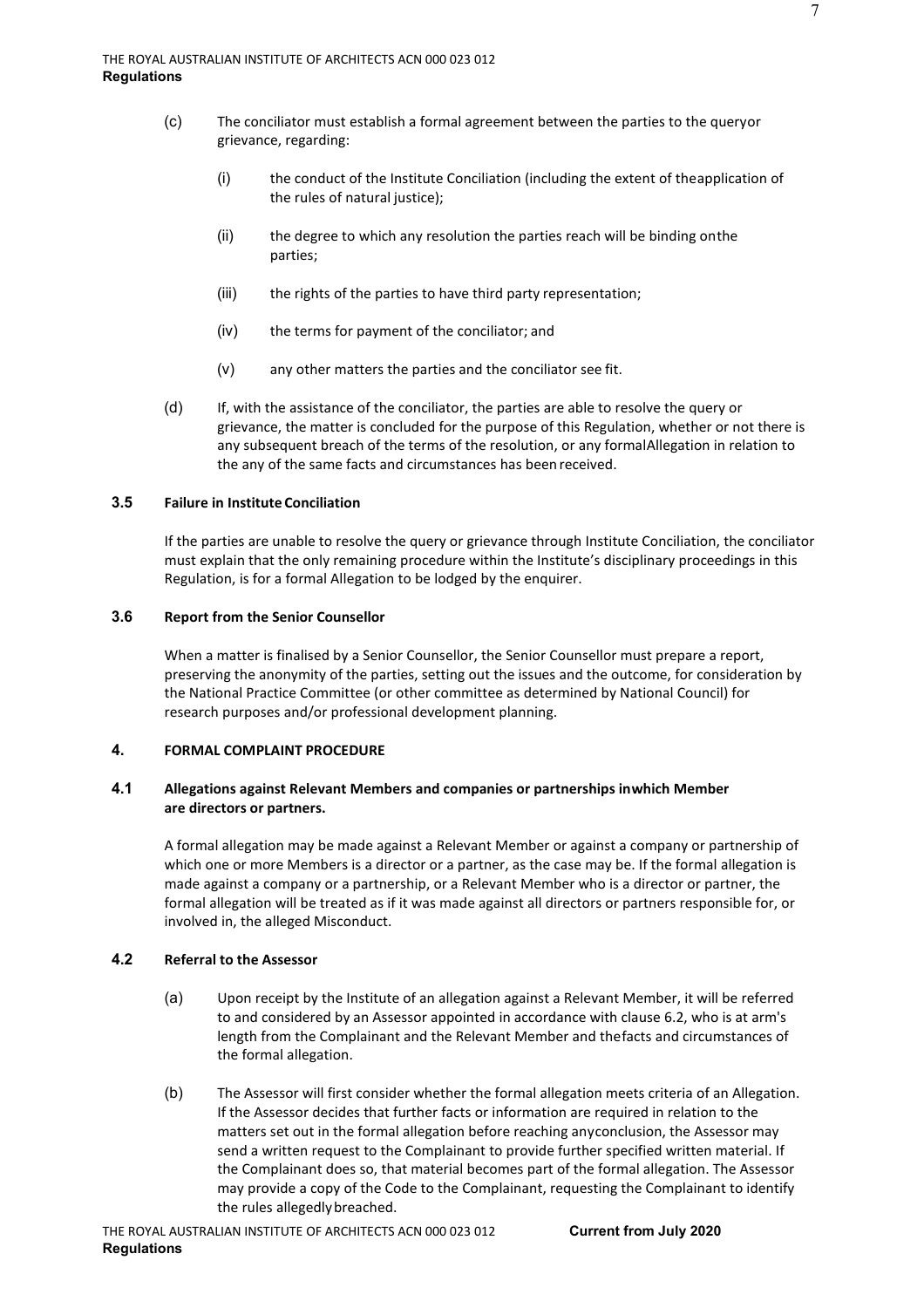(c) The Assessor will then decide whether he or she is satisfied that the facts and circumstances referred to in the formal allegation would, if proven on the balance of probabilities, amount to Misconduct by the Relevant Member. If the Assessor's decision is that there is no prima facie case of Misconduct, the investigation is concluded for the purpose of this Regulation, and the formal allegation is returned to the Complainant.

## **4.3 Contact with the Relevant Member**

- (a) If the Assessor is satisfied that the facts and circumstances referred to in the formal allegation would, if proven on the balance of probabilities, amount to Misconduct by the Relevant Member, the Assessor must forward a copy of the Allegation, including any supporting material provided by any Senior Counsellor (all of which must be signed by the Complainant to signify that it is part of the Allegation) to the Relevant Member, requesting a written reply within the reasonable time fixed by the Assessor. This time may be extended by the Assessor at any time in writing.
- (b) The Allegation, including any supporting material, will be sent by registered post, electronic mail, or such other means as may be generally accepted in business from time to time, to the Relevant Member's contact address as recorded in theInstitute's membership records.
- (c) The Assessor is not required or permitted to contact the Relevant Member except to forward a copy of the Allegation and material and to request a reply. The Assessoris not required to forward a copy of the Relevant Member's reply to theComplainant.

# **4.4 Consideration by the Assessor**

The Assessor must reconsider the Allegation, the written reply (if any) and all of the relevant surrounding circumstances and decide again whether there is a prima facie case of Misconduct, and if so, whether the Allegation is nevertheless paltry, trivial or vexatious. In considering the Allegation and the reply, (if any), the Assessor may also obtain information or assistance, as appropriate, from colleagues, accountants or lawyers or others, provided that the Assessor is first satisfied they are at arm's length from the parties and the circumstances. The Assessor must advise the Institute in writing of his or her conclusion. If the Assessor's conclusion is that there is no prima facie case of Misconduct, or that if so, the Allegation is nevertheless, paltry, trivial or vexatious, the investigation is concluded for the purpose of this Regulation, and the Allegation is returned to the Complainant.

# **4.5 Referral to the Tribunal**

- (a) If the Assessor's conclusion is that there is a prima facie case of Misconduct andthat the Allegation is not paltry, frivolous or vexatious, the Institute must forward the Allegation and the reply (if any) to the Tribunal for consideration.
- (b) If the Allegation is sent to the Tribunal, the Convenor must form a Tribunal, whose members are at arm's length, to determine whether or not the Relevant Member has, on the balance of probabilities, engaged in Misconduct. The Convenor must notifythe Complainant and the Relevant Member of:
	- (i) the persons forming the Tribunal, and
	- (ii) the date, time and place of a hearing.
- (c) The Convenor must remove from the Tribunal any Member the Complainant or the Relevant Member objects to on reasonable grounds and may substitute another Tribunal member.
- (d) The Institute must forward a copy of the reply (if any) to the Complainant.

# **4.6 The hearing**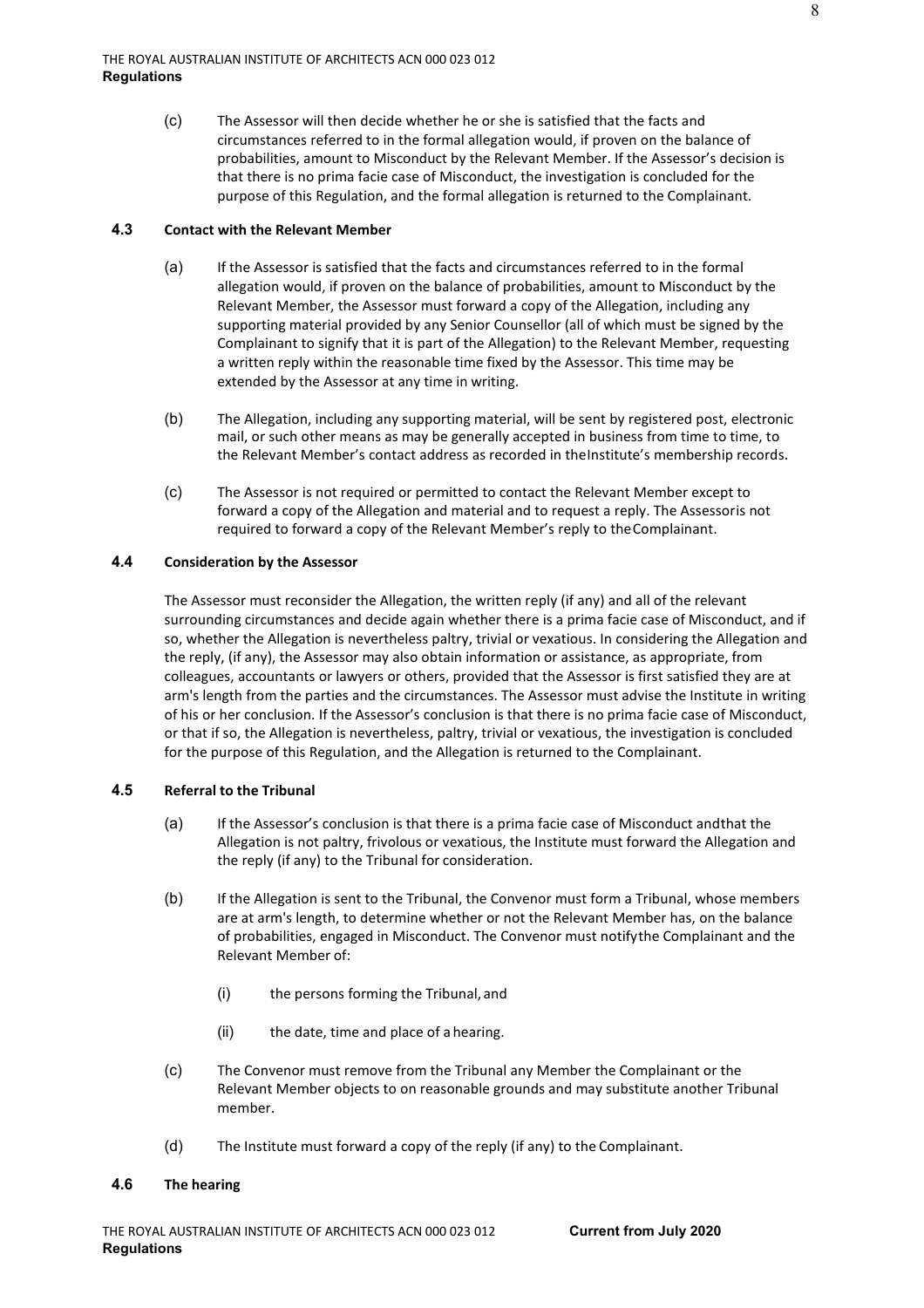- (a) The Tribunal will hear persons, receive documents, ask questions and pursue such lines of enquiry as it sees fit, but only insofar as they are relevant to the subject matter of the Allegation before it. In addition, the Tribunal may obtain assistance or information from any employee of the Institute, any Member, any accountant, solicitor, other legal counsel or other agent or person.
- (b) The Complainant and the Relevant Member are entitled to appear before the Tribunal at the hearing in person. They are entitled to have such advisers (including legal) as they decide present at the hearing to advise them, but they are not entitled to be represented by a solicitor or legal counsel and except in extraordinary circumstances and at the discretion of the Tribunal, by any other person.
- (c) The Complainant or the Relevant Member cannot be compelled to attend the hearing. Where a party does not attend, the hearing will proceed at a subsequent session, however the Tribunal will first give reasonable notice in writing to the Relevant Member or the Complainant to re-attend and state that the Tribunal intends toproceed with the hearing, whether or not the Relevant Member or the Complainant attends.

## **4.7 Recordings**

- (a) All the documents submitted to or considered by the Tribunal will be retained and a sound recording of the hearing will be made. All such documents as well as thesound recording will be forwarded to the Secretary for safekeeping and will be retained for at least 7 years.
- (b) The Secretary will, on request of, but at the expense of either the Complainant or the Relevant Member making the request, arrange for a transcript of the soundrecording of the hearing to be made, if the request is made in writing and received within 30 days after the party has received the written Determination of the Tribunal. Copies of the transcript will be made available to the other party, also at the expense of the requesting party.

#### <span id="page-8-0"></span>**4.8 Determination**

After the hearing, the Tribunal will consider whether or not it finds, on the balance of probabilities, that Misconduct has been proved against the Relevant Member. If it finds Misconduct proven, the Tribunal will consider submissions in mitigation by the Relevant Member and make a Determination stating the Misconduct that it has found proven, as well as its orders that any one, or more, of the following sanctions be levied against any Relevant Member found guilty of Misconduct:

- (a) no sanction be incurred by the Relevant Member;
- (b) that the Relevant Member be reprimanded;
- (c) that the Relevant Member undertake specified professional training in the form determined by Council from time to time, (and the order may include a time in whichit is to be completed);
- (d) suspension of membership of the Institute for a stated period not exceeding 2 years; and
- (e) expulsion of membership of the Institute.

## <span id="page-8-1"></span>**4.9 Costs**

If the Relevant Member is found guilty of Misconduct the Tribunal may include in its Determination an order that the costs or any part of the costs of the Institute in respect of any aspect of the disciplinary proceedings be paid by the Relevant Member, but may not make any Determination that one party pay any of another party's costs.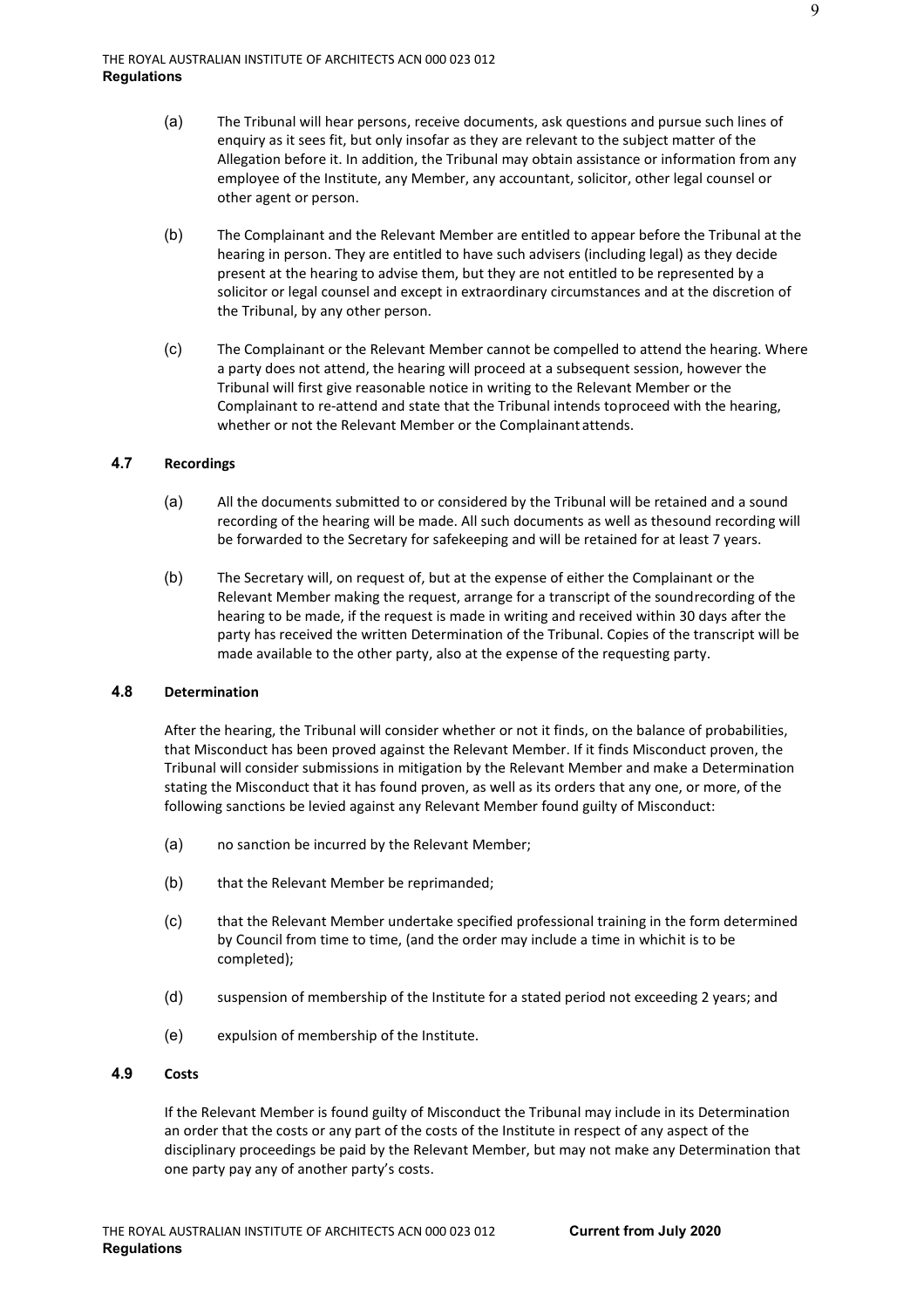## <span id="page-9-0"></span>**4.10 Further Tribunal Determinations**

If the Relevant Member does not comply with orders imposed by the Tribunal under clauses [4.8 o](#page-8-0)r [4.9 o](#page-8-1)f this Regulation above by the time stated in the orders, or if not stated, within a reasonable time, the Tribunal, (whether constituted by the same Tribunal members or not), may request the Relevant Member to appear before it, and whether or not the Relevant Member attends as requested, consider and make a further Determination in terms of clauses [4.8 o](#page-8-0)r [4.9 o](#page-8-1)f this Regulation.

## **4.11 Reporting**

The Tribunal will inform the Relevant Member and the Complainant of its Determination and report to the Secretary and the National President. The facts of any Determination and such other information as the National President decides will be recorded in any publication that the National President directs. The Relevant Member is deemed to have consented to that record and publication. If the Tribunal makes any Determination against the National President or a Relevant Member who is a director of a company or partnership of which the National President is a director or a shareholder or a partner, then the report of the Tribunal will be referred to the National Council which will act as if it were the National President for the purposes of this Regulation.

## **4.12 Effect of suspension or expulsion**

During a period of suspension, or after expulsion, the Relevant Member or former Relevant Member will not be entitled to:

- (a) use any words, letters, logo or other indication of membership of the Institute;
- (b) attend meetings of the Institute;
- (c) exercise a right to vote at meetings or elections of the Institute; and
- (d) will return any certificate of Membership to the Secretary.

# **4.13 Reinstatement**

- (a) A Relevant Member that is found guilty of Misconduct and has resigned after the Institute received an Allegation, or a suspended Relevant Member, may apply tobe and will be reinstated as a Member at the expiration of any period of suspension, provided that:
	- (i) no further Allegations have been received in that time, and
	- (ii) if any obligations imposed by sanctions applied to the Relevant Member bythe Tribunal remain, clause [4.10 o](#page-9-0)f this Regulation above applies.
- (b) An expelled Relevant Member may apply to the Board for reinstatement, addressedto the Secretary, not less than 3 years after expulsion. The Board may require the expelled Relevant Member to state his or her case for reinstatement in person and answer any questions, before it, or before a tribunal specially constituted to advise the Board. If the Board declines reinstatement, the expelled Relevant Member may not reapply for a further 3 years after the date of the Board's decision.

# **5. ARBITRATION**

5.1 Relevant Member or Complainant may only dispute any findings or orders of the Tribunal contained in the written Determination, by giving the Secretary written notice of a dispute in respect of the Determination within 30 days of the date of receiving the written Determination ("**the notice of dispute period**"). If the disputing Relevant Member or Complainant delivers to the Secretary within a further 30 days, ("**the arbitration notice period**") a writtennotice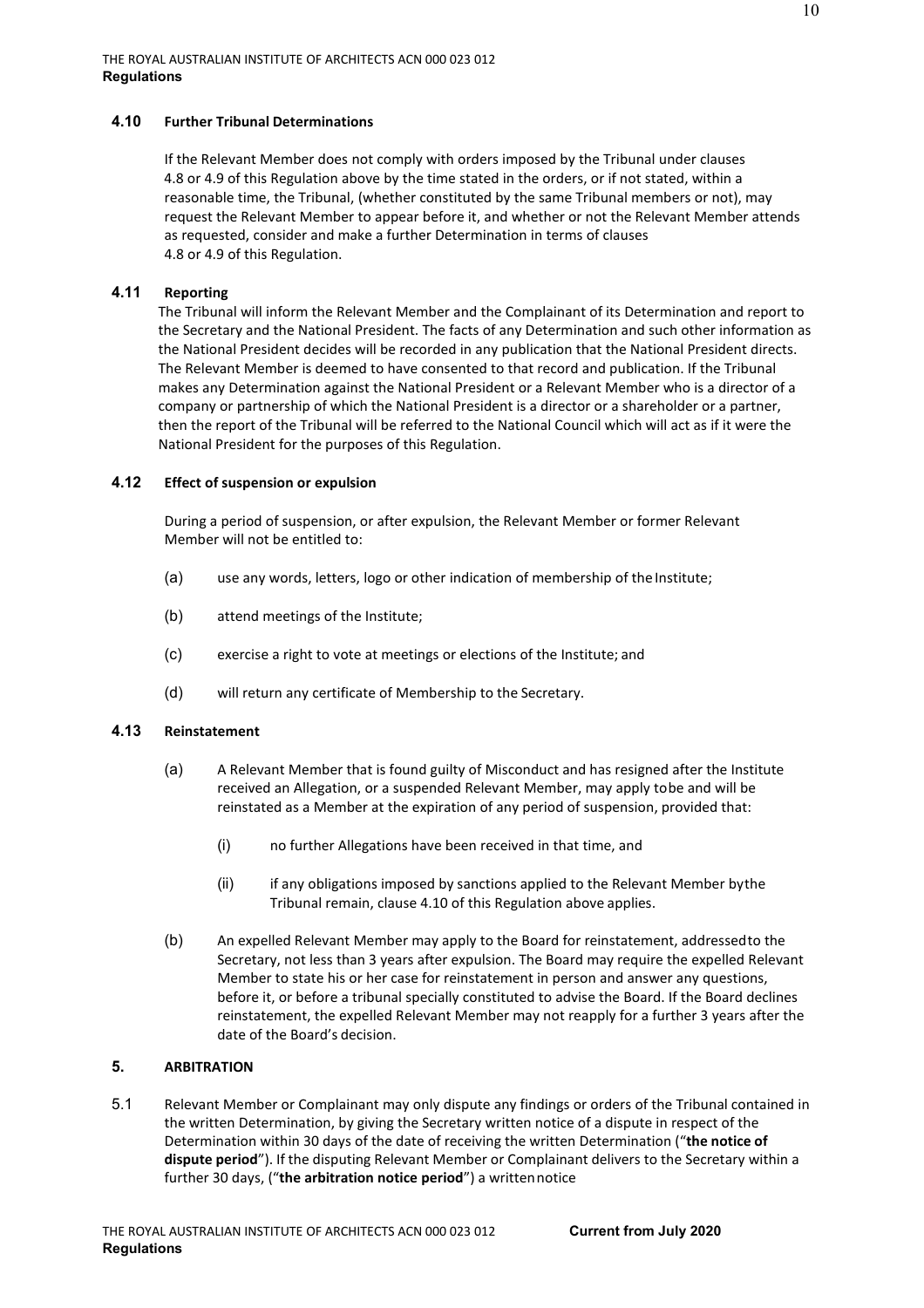stating that the dispute is to be submitted to arbitration in accordance with this clause, the dispute must proceed to arbitration and the Secretary must acknowledge receipt of the notice and request the nomination of an arbitrator by the Chairperson of the Chapter of the Institute of Arbitrators & Mediators in the Chapter in which the Tribunal hearing was held, at the equal expense of the parties.

- 5.2 If the disputing Relevant Member or Complainant has delivered a written request for a transcript of the record of the hearing within 30 days of receiving the Determination, the notice of dispute period or the arbitration notice period, as the case may be, will not commence until the transcript is delivered to the party requesting it.
- 5.3 If the disputing Relevant Member or Complainant fails to deliver the notice within the arbitration notice period stating that the dispute is to be submitted to arbitration, the disputing party may only take legal proceedings available to it.
- 5.4 Any arbitration under this Regulation will be conducted in accordance with the Institute of Arbitrators and Mediators Australia Rules for the Conduct of Commercial Arbitrations (except that the arbitration will proceed by way of appeal only from the record of the proceedings of the Tribunal).
- 5.5 No arbitration will commence while any litigation concerning the Determination of the Tribunal is on foot.

# **6. SENIOR COUNSELLOR, COMMITTEE, ASSESSOR, AND TRIBUNAL & ADMINISTRATION**

# <span id="page-10-2"></span>**6.1 Senior Counsellor**

- (a) Senior Counsellors for the purpose of this Regulation are senior Membersselected and appointed by the National Council to provide advice to members of the public regarding the practice of architecture, and who have agreed to participate for the purpose set out in clauses [3 a](#page-4-0)nd [4 o](#page-6-0)f this Regulation.
- (b) Senior Counsellors are appointed on the basis of clear evidence of extensive professional experience, the broad respect of their peers and the professionand possession of a genuine commitment to the highest ethical standards.

# <span id="page-10-0"></span>**6.2 Assessor**

There will be a Panel of Assessors for the purposes of clause [4 o](#page-6-0)f this Regulation consisting of Fellows of the Institute of at least 7 years standing appointed in accordance with clause [6.4](#page-10-4) of this Regulation, an Assessor from the same Chapter as the Complainant will usually be appointed to consider an Allegation.

# <span id="page-10-3"></span><span id="page-10-1"></span>**6.3 Tribunal**

- (a) There will be a Tribunal for each Chapter of the Institute for the purposes set out in claus[e 4 o](#page-6-0)f this Regulation. A Tribunal will be comprised of Fellows of the Institute of at least 10 years standing (but may also include a lawyer who is not a Member). A Tribunal will appoint one of the Tribunal members as the Convenor. The Convenor for the Chapter in which the Complainant resides is usually responsible for constituting a Tribunal for a particular Allegation and for communicating with the parties. Tribunal members hearing an Allegation must be at arms- length from the parties to, and to the circumstances of, the Allegation. To achieve this, the Tribunal may include, or consist of, Tribunal members from another Chapter.
- (b) The Tribunal constituted must elect a chairperson who is responsible for ensuring prompt and proper performance of the Tribunal's functions, but otherwise has no special status or authority as chairperson, nor any casting vote. A quorum of the Tribunal for the exercise of its powers and functions consists of not less than three and not more than seven Tribunal members, plus any lawyer Tribunal member. A decision of a Tribunal is that of a majority of Tribunal members considering any question.

**Current from July 2020** 

# <span id="page-10-4"></span>**6.4 Appointment of Tribunal Members and the Panel of Assessors**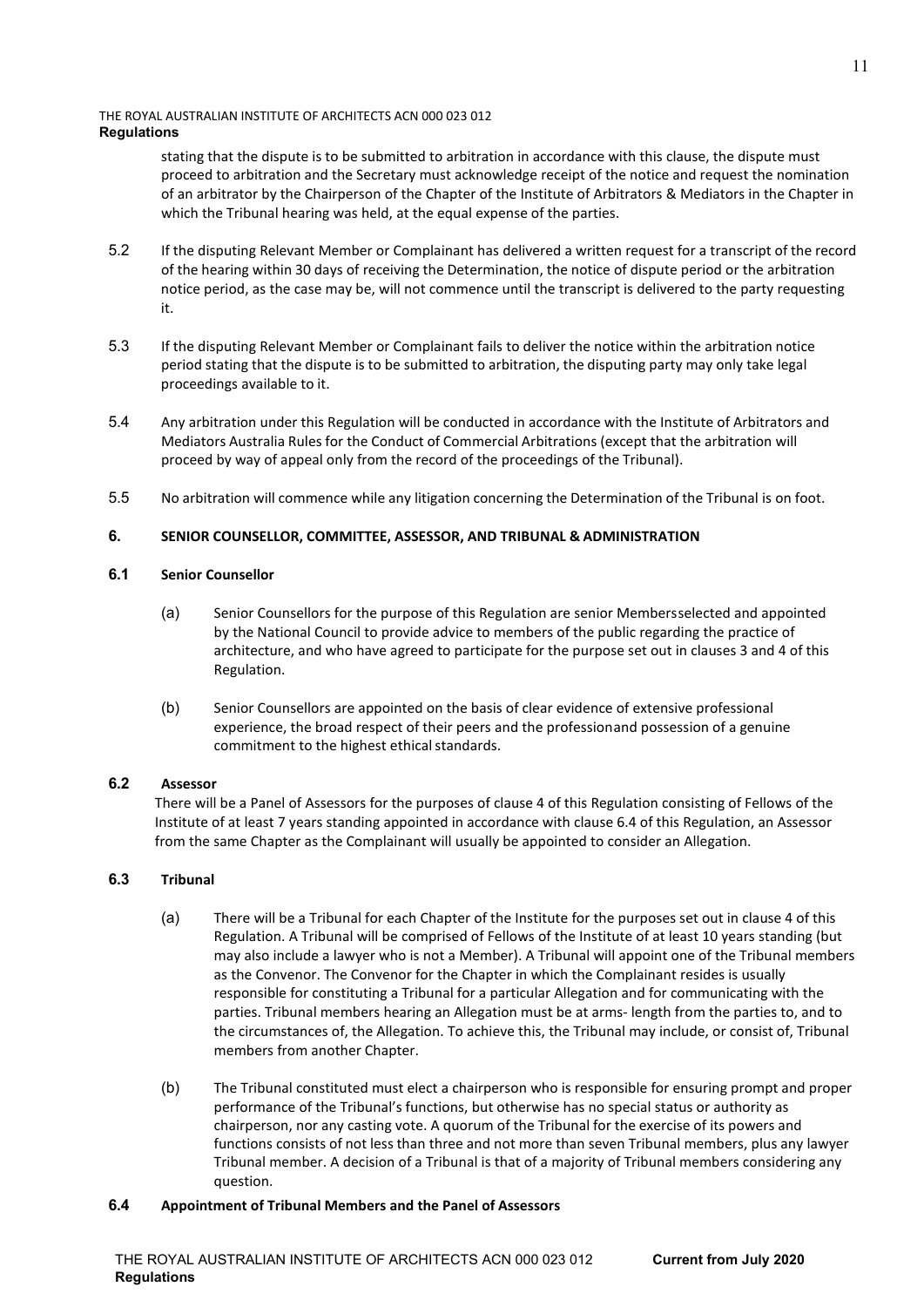#### THE ROYAL AUSTRALIAN INSTITUTE OF ARCHITECTS ACN 000 023 012

# **Regulations**

- (a) The members of the Tribunal, and the Panel of Assessors, will be appointed by the National President for terms of approximately three years, from a list of names, nominated by the President of each Chapter. Tribunal members and Assessors are entitled to reappointment and no decision of, or act done by, or by the authority of,an Assessor or Tribunal will be invalid if the Assessor or any member of that Tribunal is not reappointed, or because of any defect that is afterwards discovered in the appointment or qualifications of any of them.
- (b) A member of a Tribunal or the Panel of Assessors will automatically vacate thatoffice if the member:
	- (i) dies;
	- (ii) resigns;
	- (iii) is involuntarily institutionalised, or whose property is liable to be dealtwith pursuant to a law about mental health;
	- (iv) (other than a lawyer member of the Tribunal), ceases to be a Member;
	- (v) becomes bankrupt;
	- (vi) is the subject of a Determination of having committed an act of Misconduct;or
	- (vii) is removed from office by the National President.
- (c) In the event of a casual vacancy in the Tribunal or the Panel of Assessors, the National President may appoint a Member of the relevant Chapter to fill the vacancy and the Member appointed will hold office for the remainder of the term of theMember who has vacated his or her office.

# **6.5 Person responsible for administration of Disciplinary Proceedings**

The Board may appoint or delegate the appointment of an officer responsible for administering the conduct of disciplinary proceedings described in this Regulation who may or may not be a Member, and who may delegate responsibilities to his or her nominees, but if no appointment or delegation is made the Secretary is the responsible officer.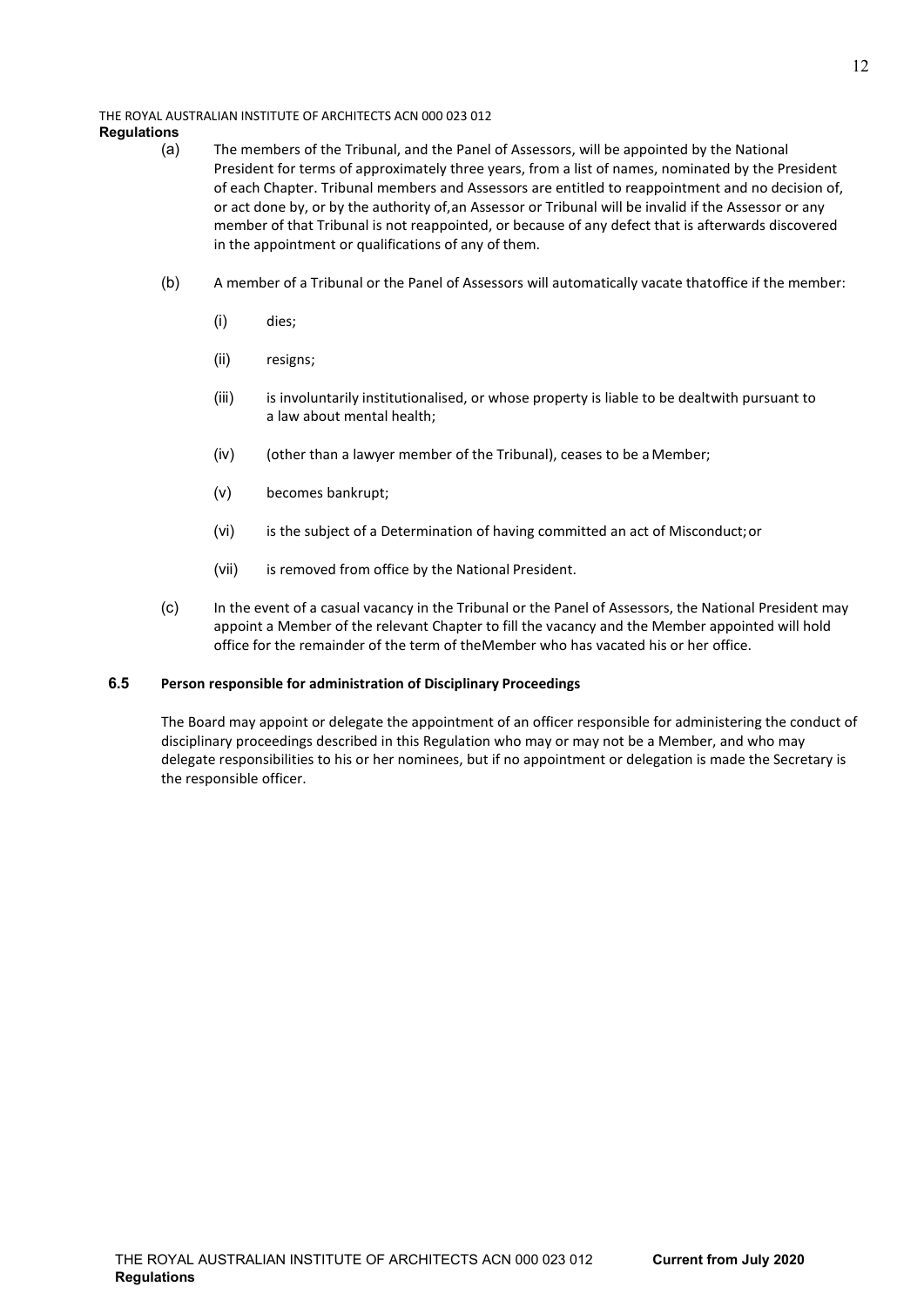# **REGULATION 3 : GENDER EQUITY POLICY**

The Australian Institute of Architects Gender Equity Policy establishes a set of policy principles to ensure that the Institute and its members are aligned in valuing and exhibiting principles of fairness and equity, which lead to the provision of equal opportunities, rights and benefits to all people, regardless of gender, engaged within the architectural profession, and to eliminate gender-based impacts on the participation and progression of women within the profession.

## *Context*

The Institute aims to continuously improve its operations and its approach to member engagement and guidance, based upon best practice principles. By adopting a comprehensive and ethical approach, the Institute aims to ensure that it engages fairly and equitably with all its members, staff and other stakeholders, regardless of gender, in a positive, respectful and constructive manner. Equally importantly, the Institute aims to assist the whole architectural profession to do the same.

Discrimination on the basis of gender is illegal. However, legal constraints on gender-based discrimination have, for most practical purposes, been limited to instances of overt and intentional discrimination. Many systemic, often unintended and largely invisible effects continue to impact on the participation and progression of women within the Australian workforce, and specifically within the architecture profession.

The research that led to the development of this policy demonstrated that women are under- represented in every measure of participation in Australian architecture. This is particularly apparent at senior levels, despite the fact that the proportion of women graduates has been close to parity for decades. It found that women in architecture tend to follow 'atypical' career paths, and many leave, step sideways, or don't return from a career break. There is also clear evidence of gender-based pay gaps, while architects working part-time are often sidelined. Low pay, long hours, and difficulty in reconciling professional and family life are also problems for men in architecture, but they impact in different, specific, and compounded ways for women in the profession.

The Gender Equity Policy aims to ensure that Australian architecture offers equitable opportunity for all, and the profession is able to meet the needs and expectations of the whole community.

# *Background*

This policy was developed in 2013 by the Australian Institute of Architects in collaboration with the research team undertaking the Equity and Diversity in the Australian Architecture Profession: Women,

Work and Leadership study. The Institute was an industry partner on this research, which provided

extensive evidence of gender inequity in Australian architecture. This research built on earlier studies, including Paula Whitman's 2005 study Going Places: The Career Progression of Women in the registration as architects, however strong gendered patterns remain, as is demonstrated in the findings

This policy has influenced international policies on gender and architecture, most notably by International Union of Architects Policy on Gender Equity in Architecture, which was approved by the UIA Assembly in Seoul, South Korea in 2017.

Architectural Profession, along with earlier reports undertaken by the Institute. There has been some improvement since 2013, particularly in the numbers of women attaining of the 2018 Parlour Census Report 2001-2016: Women in Architecture in Australia.

Gender Equity Policy Adopted: December 2013, Reviewed 2019 2

*Scope*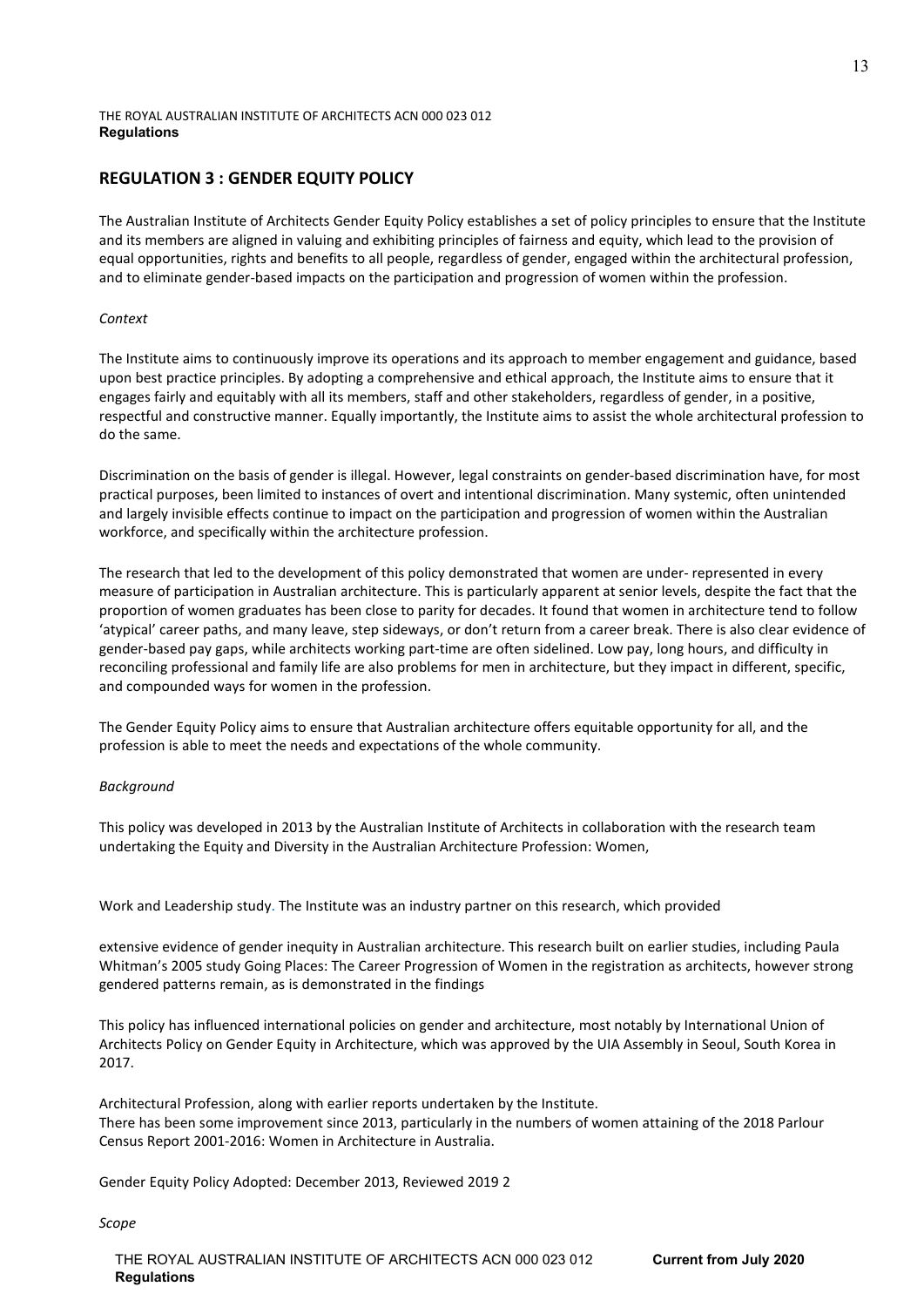This policy sets out principles designed to maximise fair and equitable access to opportunities for women relating to:

- Ownership and leadership in the architecture profession (including recognition of a wide range of contributions and achievements, new succession strategies, and new models for progression to partner/owner roles);
- Participation as employees in the architecture profession (including matters such as equal pay, equal responsibility, meaningful part-time work, more flexible career pathways, flexible working conditions and retention of women in the profession);
- Representation and governance within the Institute (including committees, National and Chapter Councils, juries and selection panels);
- Institute programs, services and events (including membership options, professional development, conferences and events, awards and prizes, products and services); and
- Operational activities within the Institute (including employment and recruitment practices, pay equity, leadership, management and succession).

# *Principles*

Best practice principles adopted as the foundation for fair and equitable participation within the architecture profession are:

- 1. **Acknowledge the profession's obligation to accommodate the diverse needs of the community:** Architects must have the capacity to understand and respond to the diverse needs of clients and the broader community. This is best achieved when all levels of the profession reflect the diversity of the community. The Institute will develop and promote strategies to ensure this outcome.
- 2. **Recognise and respond effectively to the diversity of members:** In all key decisions and activities, the Institute will account for the diverse interests and circumstances of all members, taking particular account of gender, career stage and access to services.
- 3. **Incorporate provisions to ensure gender equitable outcomes in all Institute initiatives**: In considering all programs, services and activities, the Institute will evaluate the program for its contribution to gender equity, as well as other parameters such as financial impact, risk, time and resource requirements.
- 4. **Communicate the value of gender diversity in leadership roles:** The Institute will address the gender imbalance in leadership and ownership of architectural practices. It will advocate for the benefits of a more genderbalanced approach to design direction, project management and business management.
- 5. **Promote equality of employment arrangements**: The Institute will adopt, and promote within the profession, equitable employment and recruitment practices. This includes addressing pay inequity and supporting equitable recruitment, advancement and promotion processes.
- 6. **Support alternative and flexible career pathways within the profession:** The Institute will identify, validate and offer guidance on supporting diverse and non-linear career paths, and ensuring that systems of recognition, reward and career progression are not predicated on traditional linear career paths. This includes the Institute's own activities.
- 7. **Develop mentorships and networks available to all genders**: The Institute will facilitate and encourage informal access by all genders to the influence and experience of leaders, networks and mentors in the profession, ensuring diversity in their pairings and associations.
- 8. **Educate the profession about the impact of gender stereotypes**: Recognising that many contemporary workplaces and professional systems retain vestiges of processes and cultures that structurally benefit men as a group, the Institute will inform and educate members about these impacts, the resulting barriers to equality, and strategies to address them.
- 9. **Actively seek input on the needs of all members:** The Institute will provide effective and readily accessible channels for members of all genders to provide feedback or unsolicited suggestions, ideas, concerns or complaints relating to gender equity and gender-based bias and discrimination.
- 10. **Develop and coordinate specific programs to give effect to this Gender Equity Policy**: The report on specific programs designed to implement the principles of this policy.
- 11. **Demonstrate leadership on gender balance in all Institute activities:** The Institute will make every effort to achieve a 40 / 40 / 20 gender balance in all organisational and public activities (40% women / 40% men / 20% any gender). This includes, but is not limited to membership or leadership of Institute committees, juries, representation at conferences, participation in event programs and panel discussions. Institute endorsement of, or participation in, external panels, conferences or competitions must also accord with this policy.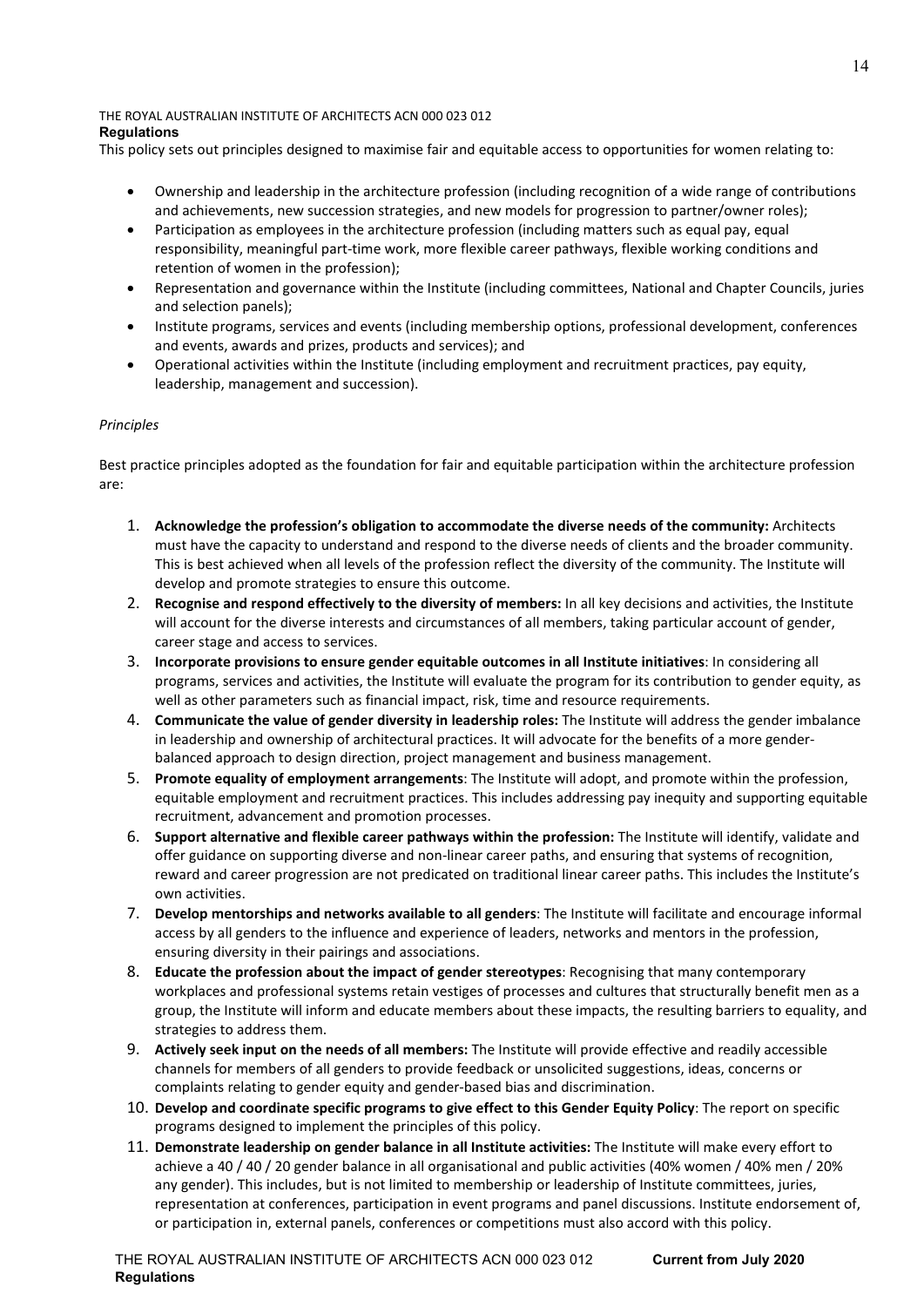Every effort should be made to achieve a 40 / 40 / 20 gender balance (40% female / 40% male / 20% any gender) for membership or leadership of Institute committees, juries, representation at conferences and on panel discussions, or Institute endorsement of external panels, conferences or competitions in line with this policy.

The Institute commits to supporting ongoing data collection and research, and to regularly report on findings both within the Institute and the greater profession.

# Review

This policy and the ideas embodied in it will be reviewed as required, but generally at not more than 3-yearly intervals.

<sup>i</sup> The first iteration of the policy was developed by the Australian Institute of Architects' Gender Equity Working Group, and was guided by the Institute's Gender Equity Steering Committee, chaired by Shelley Penn. The research project "Equity and Diversity in the Australian Architecture Profession: women, work, leadership (2011– 2014)" was initiated and led by Dr Naomi Stead and was funded under the Australian Research Council Linkage Grants scheme, LP 100200107. Researchers were Professor Naomi Stead, Justine Clark, Dr Gill Matthewson, Dr Karen Burns, Dr Amanda Roan, Professor Gillian Whitehouse, Professor Julie Willis and Professor Sandra Kaji- O'Grady. Industry partners were Bates Smart, BVN and PTW, the Australian Institute of Architects and Architecture Media. Another outcome of this research is the researchbased advocacy Parlour: women, equity, architecture Inc.

<sup>ii</sup> Paula Whitman, Going Places: The Career Progression of Women in the Architectural Profession. Brisbane: Queensland University of Technology, 2005. Other reports include: Women in the Architectural Profession: A Report by the Australian Institute of Architects to the Human Rights Commission (1986); Towards a More Egalitarian Profession: The Findings of the Royal Australian Institute of Architects Committee on the State of Women in Architecture (1991); and The Career Progression of Men in the Architectural Profession (Australian Institute of Architects, 2006).

iii

Gender Equity Policy Adopted: December 2013, Reviewed 2019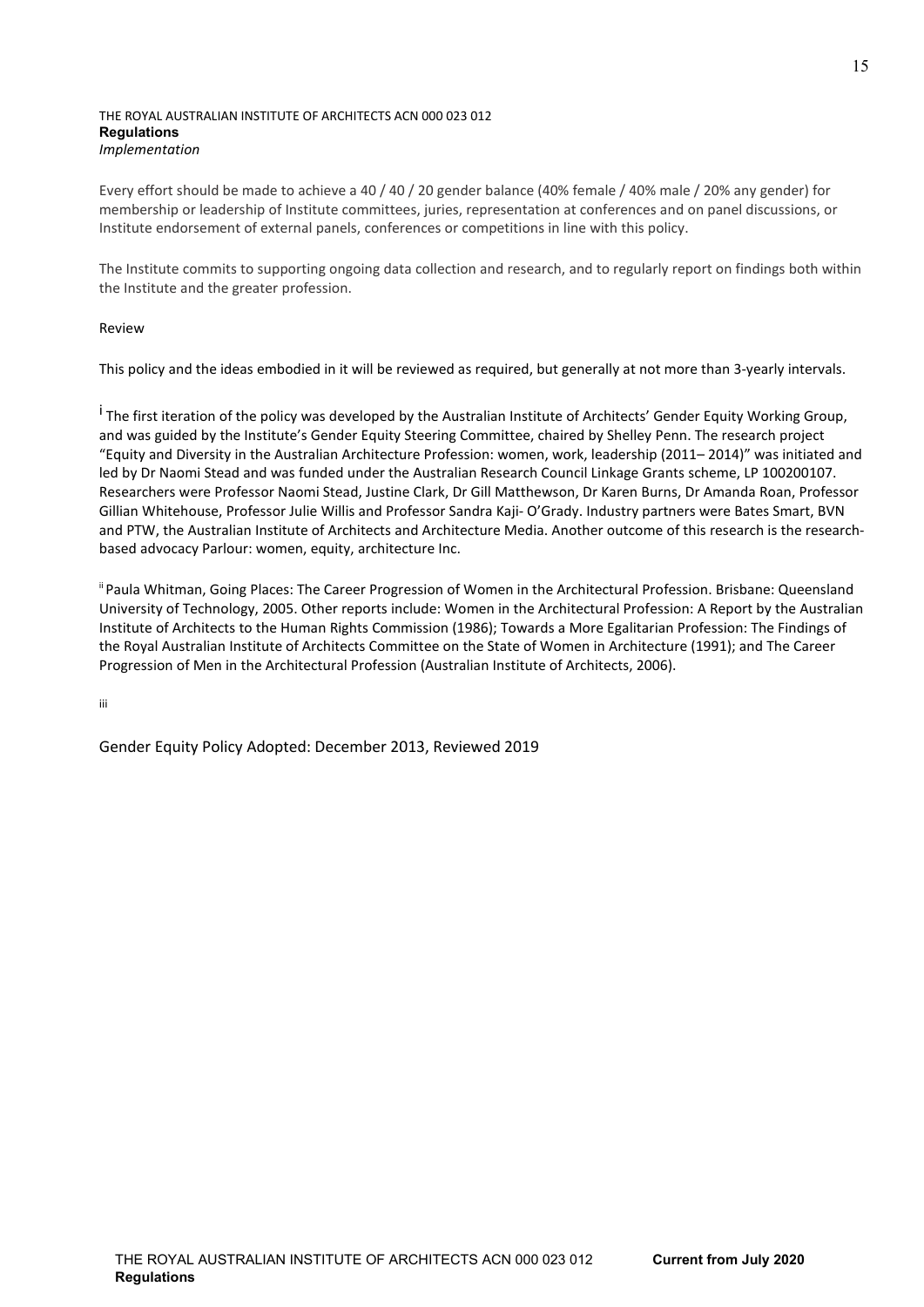# **CURRENT AS AT JULY 2020 (REGULATIONS ADOPTED DURING 2014-2017, WITH A PLANNED PROGRAM OF REVIEW IN 2020/21)**

## **1. General**

#### **Regulation 1.1**

Upon adoption of these Regulations, all previous Regulations and By-Laws are revoked.

## **Regulation 1.2**

For the purposes of these Regulations, if an act must be done on a day which is not a business day (a business day being a day that is not a Saturday, Sunday or any other day which is a public holiday or bank holiday in the place where the act is to be performed), the act must be done instead on the next business day.

## **Regulation 1.3**

Unless repugnant to the context, terms used in these Regulations have the same meaning as given to them in the Articles.

## **2. Election Of Councillors**

## **Regulation 2.1**

This and the following Regulations 2.2 to 2.13 apply equally to the election of Councillors (Chapter Elected) and Councillors (Nationally-Elected). The management and administration of the election process shall be under the delegated authority of Council.

Subject to these Regulations, all communications concerning an election of Councillors to the membership of the Institute from any Institute source, including related body corporates, and through any medium, (in this Regulation 'communication') must treat each candidate equally.

Regulations 2.12 or 3.5, as applicable, require communication to the members. These and any other communication in relation to an election are strictly for the purpose of inviting members to participate in the nomination or ballot process, and informing the voting members of any or a combination of:

- the result of an election where no ballot was required
- the necessity for a ballot and the manner and the time in which a ballot will be held
- the names of the candidates in a ballot and their platform statements, including their personal platform statement
- the result of an election where a ballot was conducted.

Candidates' personal platform statements are limited to 200 words and the limit must be enforced.

The order in which a candidate's name appears on a ballot paper will be determined by lot, by a process conducted by the Principal Returning Officer or delegate.

In any communication, candidates' platform statements and personal platform statements must appear in the same order as in the ballot paper.

For a Chapter Council election, the communication required by Regulation 3.5 may be made in a postal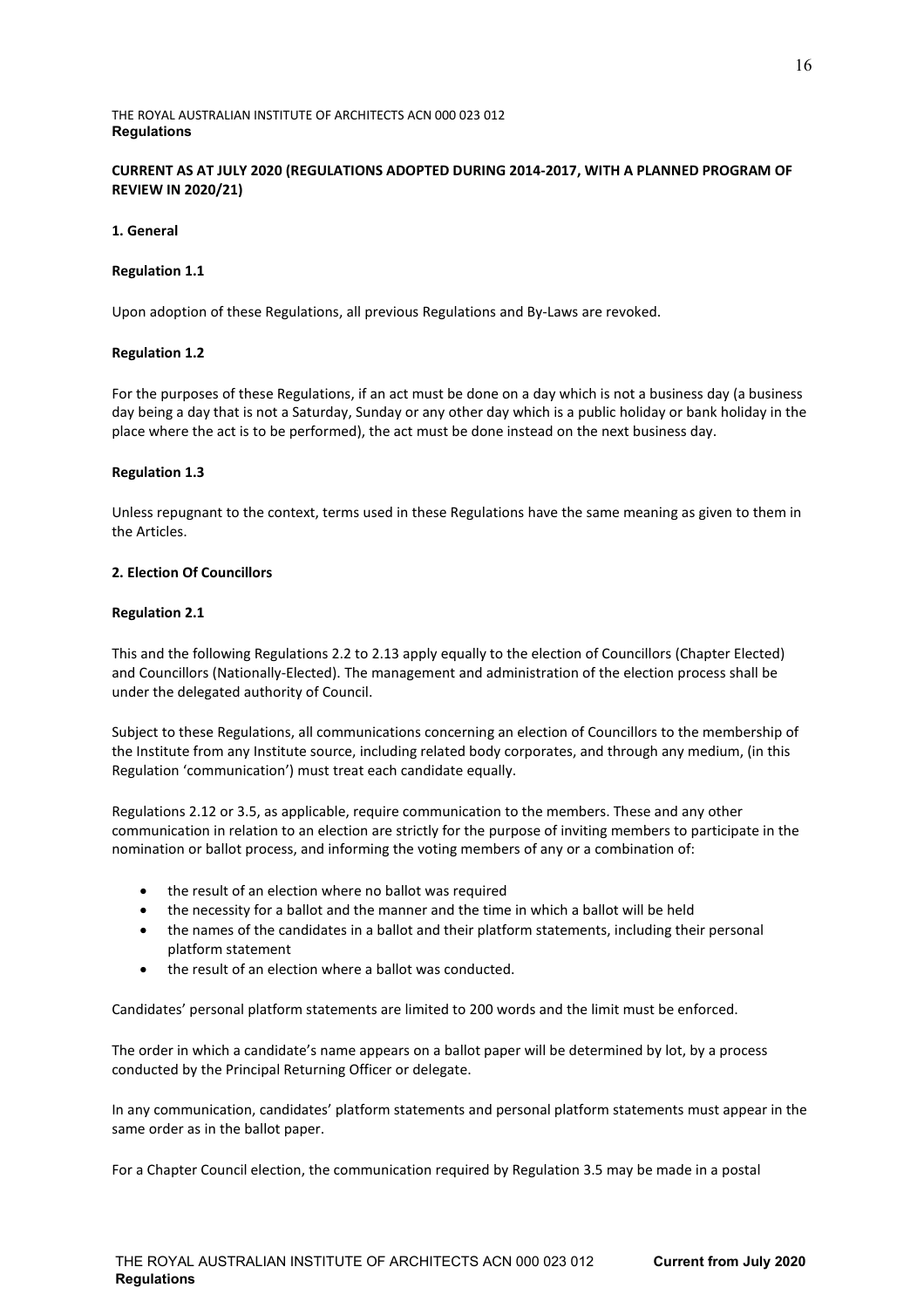communication for the purpose, the relevant Chapter Publication issued to members, or by e mail to those members who have supplied the Institute with an e-mail address. The Principal Returning Officer, or if unavailable, the Chief Executive, may approve the whole of all relevant candidates' platform statements appearing in one or more additional separate communications.

Only content equally treating all candidates for the relevant positions may appear in any communication. Partial content of one or more candidate's platform statement is not permitted in any communication.

No use of Institute resources by a candidate for the purpose of promoting their candidacy is permitted, including but not limited to:

- staff time
- use of Institute premises, equipment or stationery
- the names of the candidates in a ballot and their platform statements, including their personal platform statement
- intellectual property, or
- contact details for members

For the guidance of staff and members, making the same resource as a candidate requests available to other candidates is not ordinarily equal treatment of the candidates. The Principal Returning Officer, or if unavailable, the Chief Executive, will determine any question of use of Institute resources or equal treatment as described in this Regulation, and the decision is final.

# **Regulation 2.2**

Every election of Councillors shall be by an on-line voting system available to members who have supplied the Institute with an e-mail address and otherwise by postal ballot. Nominations may only take place through the on-line voting system.

# **Regulation 2.3**

The Principal Returning Officer shall be appointed by the Council or, in default thereof, shall be the person fulfilling the role of Secretary. The Principal Returning Officer shall conduct the elections and may from time to time appoint a Returning Officer to act for him or her and may appoint Deputy Returning Officers. For the purpose of these Regulations, the terms Deputy Returning Officer and Returning Officer mean the person delegated by the Principal Returning Officer, or if none is appointed, the Principal Returning Officer. The required notification to candidates of the result of a ballot is by e-mail, provided that a read receipt is requested and the confirmation is received. If not received within a reasonable time, notification must be by facsimile to the number indicated in the institute's membership records unless an alternative facsimile number is notified to the Returning Officer before the ballot is conducted. Nothing prevents telephone contact if convenient but it is not required under this regulation.

# **Regulation 2.4**

The Principal Returning Officer (and his or her delegates) shall decide questions relating to the validity of any nomination or ballot paper and a statement signed by him or her to the effect that a person has been elected or appointed to any office or has vacated any office (except as provided in Article 19) shall be sufficient evidence of the same, provided that the Principal Returning Officer shall not act in any matter which concerns an elected office for which he or she is a candidate, in which case the Principal Returning Officer must appoint a Returning Officer to assume such responsibility.

#### **Regulation 2.5**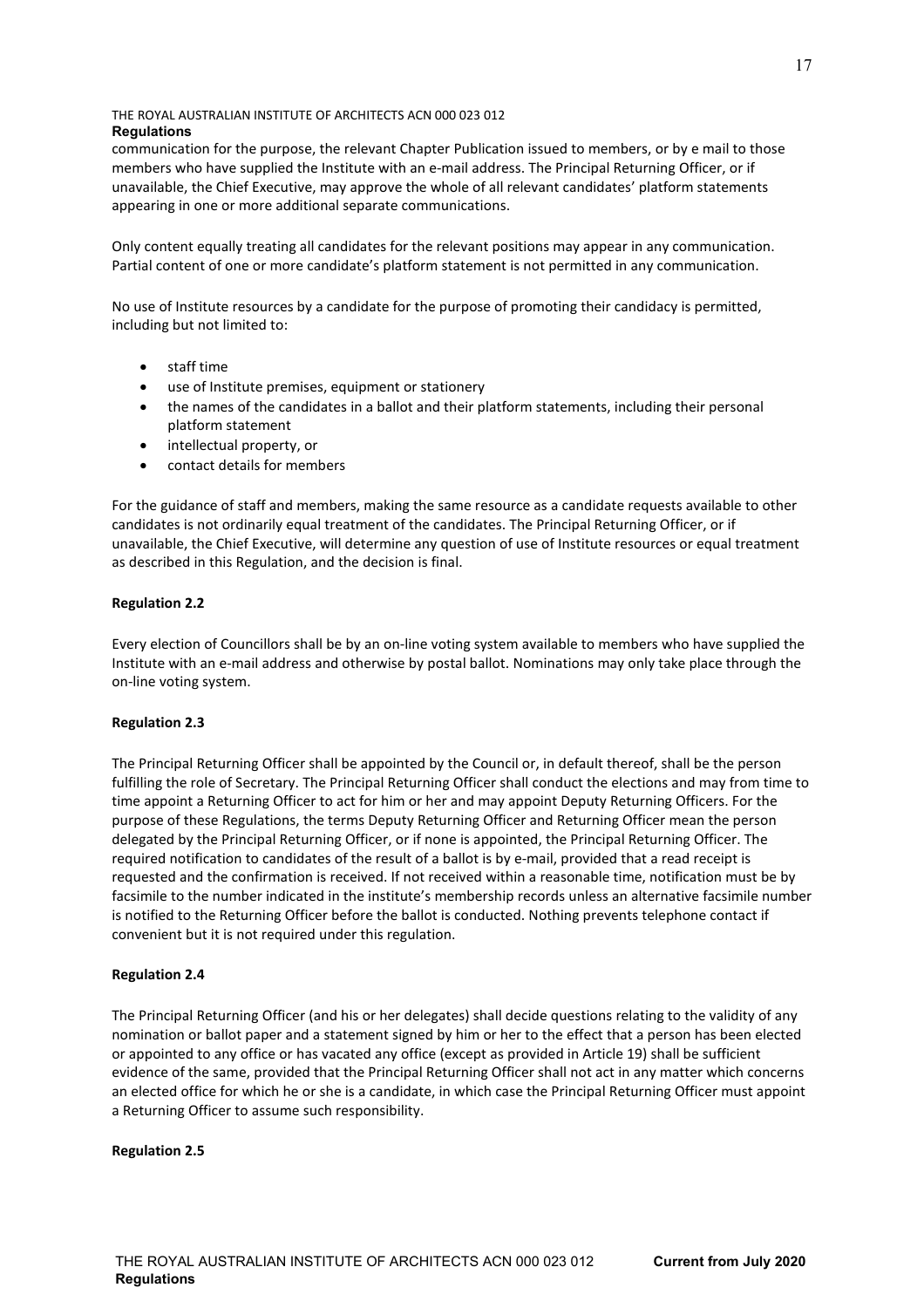All hardcopy ballot papers and electronic records of nomination forms and voting (ballot) must be retained by the Returning Officer for a period of 45 days after the relevant date for submission. A request for a re-count may only be made by a candidate and by written request to the Principal Returning Officer delivered within 30 days after the ballot. The Principal Returning Officer must conduct the re-count within a further 30 days under arrangements made at his or her discretion, not limited to reliance on an external provider for verification of the integrity of the on-line voting process in the re-count. The re-count is final, subject to Regulations 2.13 or 3.7, as applicable.

## **Regulation 2.6**

Notice of each election for Councillors shall be given to all members entitled to elect Councillors and posted no later than 8 weeks prior to the date upon which each Councillor to be elected will take office.

## **Regulation 2.7**

A valid nomination must be accompanied by the undertaking of the nominee to serve, if elected, endorsed (supported) by 5 Corporate Members or Graduate Members and accompanied by with the candidate's personal platform statement referred to in Regulation 2.1, requiring the information determined by Council from time to time, and the nominee must have been verified as a member eligible to hold the office to which the nomination applies.

## **Regulation 2.8**

Nominations without defects must be received on line by the Institute by the closing time on the closing date, such time being not less than 3 weeks from the date of e-mail notification to members that nominations are open and the posting of such a notice to those members who have not supplied the Institute with an e-mail address, whichever is later.

# **Regulation 2.9**

Where the number of valid nominations is greater than the number of vacancies left by retiring Councillors, a postal ballot shall be conducted.

#### **Regulation 2.10**

Where the number of valid nominations is equal to the number of vacancies, the candidate or candidates nominated shall be declared elected.

#### **Regulation 2.11**

Where the number of valid nominations is less than the number of vacancies, the President shall have the power to nominate a consenting member eligible to serve as a Councillor to make up the full number of Councillors, and such person or persons (together with members otherwise nominated) shall be declared elected.

#### **Regulation 2.12**

Where a ballot is required, the notification that a ballot on the on-line voting system is open and the posting of any hardcopy ballot papers, whichever is later, must occur not later than 3 weeks before the date the ballot closes. The successful candidates will be elected under an "optional multiple preferential" system. Ballot papers, on-line or hardcopy, for the election of Councillors will require the voting member to indicate preferences for the respective candidates under an optional multiple preferential system, in which: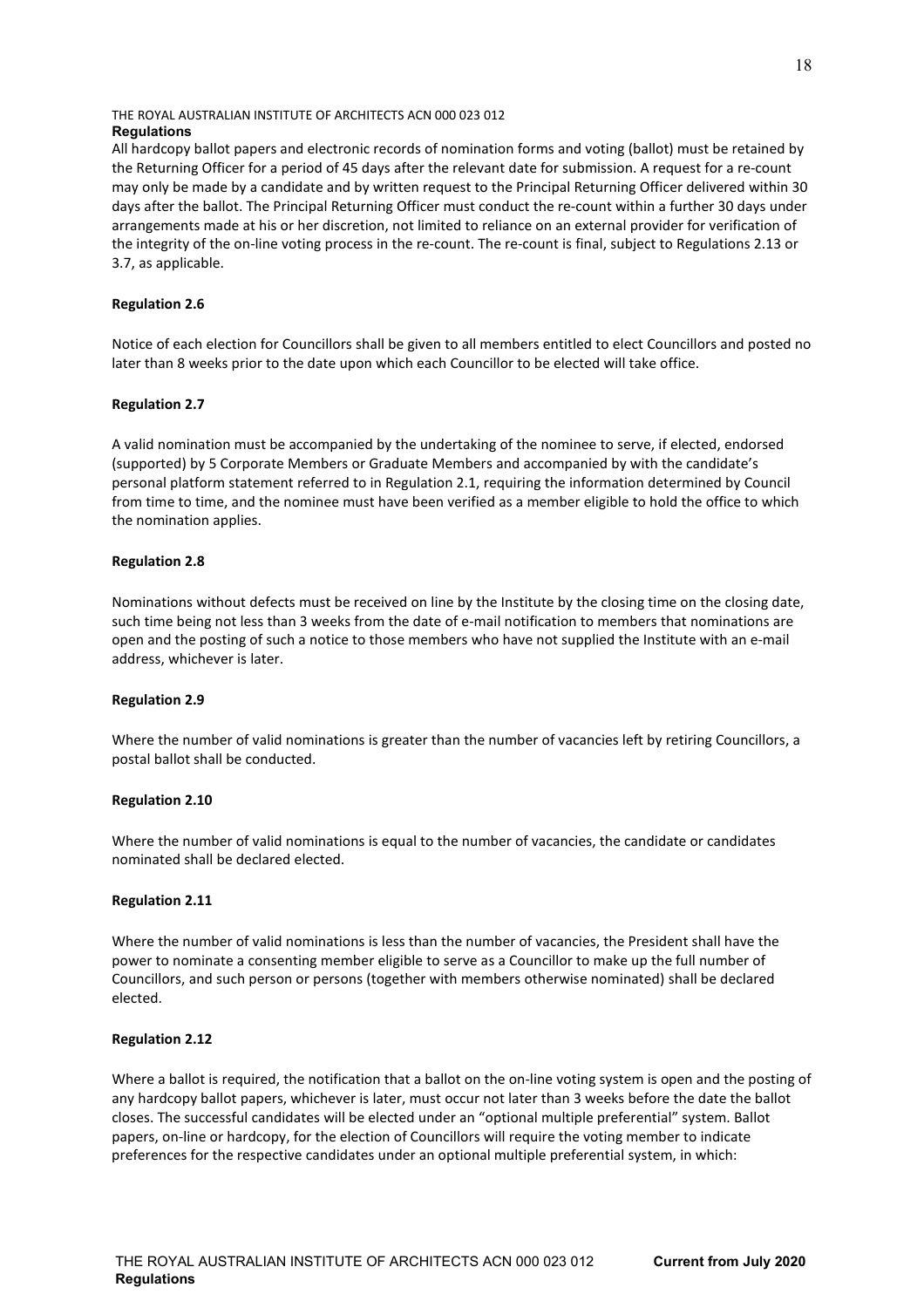- a. the minimum number of numerically ordered preferences required for a valid vote is equal to the number of positions to be filled and voters may indicate further preferences in numerical order of preference
- b. a voter's preferences for the minimum number of positions are each counted as a primary vote, and
- c. as each candidate with the lowest number of primary votes is eliminated from the count, that candidate's numerical preferences for remaining candidates are reallocated upwards by one number, until there remains one candidate more than the number of positions to be filled and all but that one candidate is/are elected.

# **Regulation 2.13**

If at any ballot 2 or more candidates receive an equal number of votes, the candidate or candidates to be considered as having the higher number of votes shall be determined by lot. The drawing of lots shall be conducted in such manner as the Principal Returning Officer may determine, the candidates whose name is first drawn being considered as having the higher number of votes.

# **3. Election of Chapter Councillors**

# **Regulation 3.1**

The election of Chapter Councillors by members shall be organised and administered by the Council. Corporate Institute Members and Graduate Institute Members of the Chapter are entitled to vote in an election to appoint Chapter Councillors in accordance with Article 46. Chapter Councillors shall be appointed using one of the following two methods:

1.

- a. Candidates for election to the Chapter Council must nominate the National Committee on which they would like to serve, being a National Committee where a vacancy exists or will exist in respect of the particular Chapter.
- b. Of the candidates who nominated a particular National Committee, the candidate receiving the most votes shall sit on that committee and shall be elected Chapter Councillor.
- c. Where the number of Chapter Councillors to be elected (as determined by the Chapter Council in accordance with Regulation 3,2) exceeds the number of Chapter Councillors elected in accordance with paragraph (b), sufficient additional Chapter Councillors shall be elected in accordance with the number of votes received by each of the remaining candidates.

2.

Persons shall be elected by the Chapter to be Chapter Councillors. The Chapter Council may appoint such members of the Chapter Council as it thinks fit to the National Committees, provided that a person may not be appointed to more than one National Committee.

The method to be used in relation to each Chapter shall be as follows: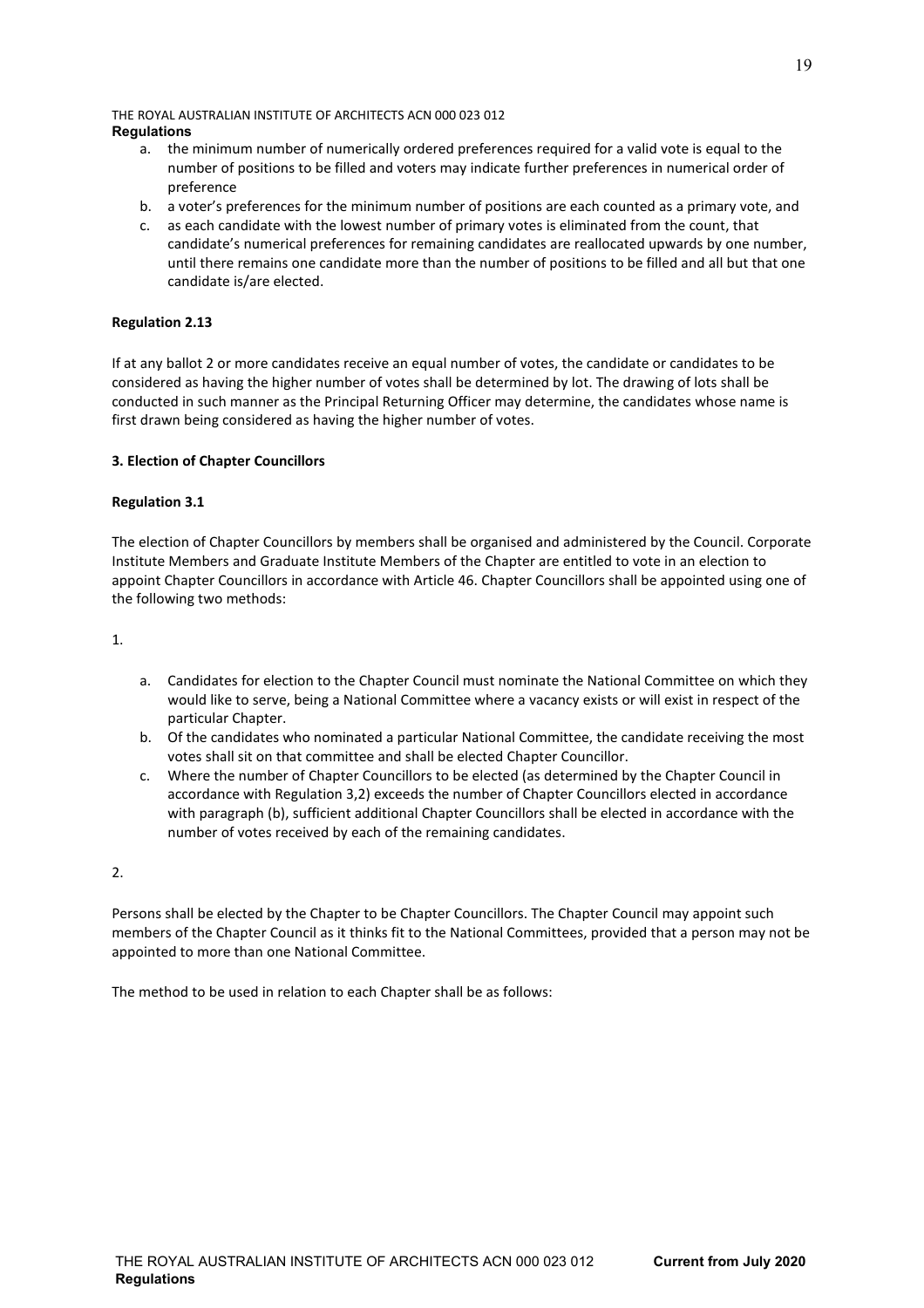| <b>Chapter</b>                   | Method(1) or(2) |
|----------------------------------|-----------------|
| New South Wales                  | (2)             |
| Western Australia                | (2)             |
| Victoria                         | (2)             |
| Australian Capital Territory (1) |                 |
| South Australia                  | (2)             |
| Tasmania                         | (2)             |
| Northern Territory               | (2)             |
|                                  |                 |

# **Regulation 3.2**

Not later than 31 October in the year preceding the year in which an election is required to be held the relevant Deputy Returning Officer shall determine the number of Chapter Councillors to be elected at the forthcoming Chapter Council election and notify that number to the Principal Returning Officer, provided always that:

- 1. The number of elected Chapter Councillors is as provided in Article 45; and
- 2. the number of Chapter Councillors elected by the members may not be less than 6.

The Council shall cause to be issued to all members entitled to elect Chapter Councillors the notice referred to in Regulation 2.1, which shall include a list of retiring members of the Chapter Council, indicating those who are eligible for and seek re-election and their level of attendance at Chapter Council meetings since their last election.

The notice must further inform members that on-line nominations will be received up to the date and time stated, such time being not less than 3 weeks from the date of e-mail notification to members that nominations are open and the posting of such a notice to those members who have not supplied the Institute with an e-mail address, whichever is later.

Each such nomination must be accompanied by the written undertaking of the nominee to serve, if elected, endorsed (supported) by 2 Corporate or Graduate Institute Members and accompanied by the candidate's personal platform statement referred to in Regulation 2.1, requiring the information determined by Council from time to time. Any defective nomination or nomination delivered late will not be accepted.

The nominee must have been verified as a member eligible to hold the office to which the nomination applies. Nominations without defects must be received on-line by the Institute by the closing time on the closing date

# **Regulation 3.3**

If insufficient nominations for Chapter Councillors elected by the members are received, the Chapter Council shall make additional nominations as may be necessary.

# **Regulation 3.4**

If sufficient (but no more than sufficient) nominations are received (including nominations made by the Chapter Council in accordance with Regulation 3-3) are received, the candidates so nominated shall be declared elected.

# **Regulation 3.5**

Where a ballot is required, the notification that a ballot on the on-line voting system is open and the posting of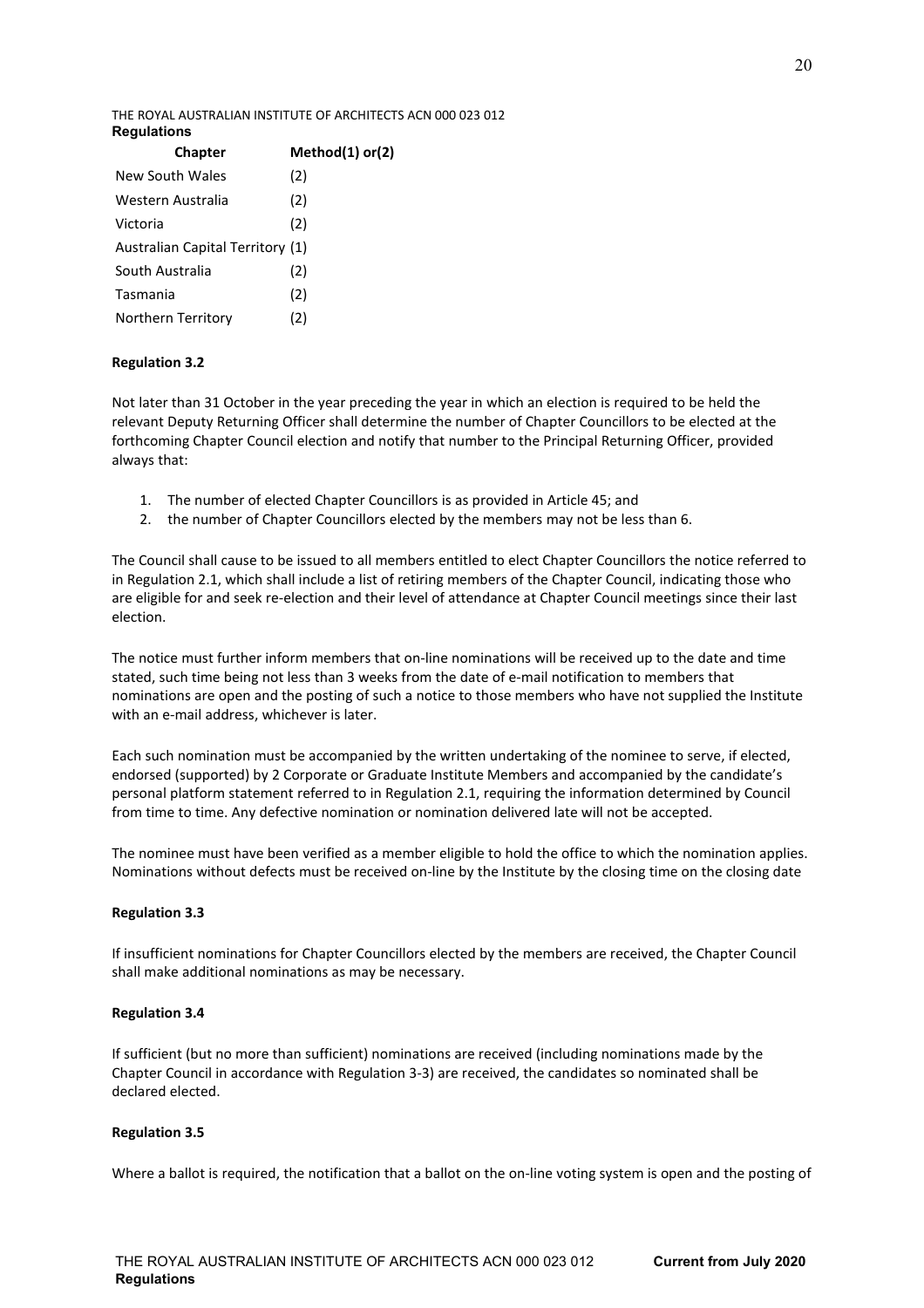any hardcopy ballot papers, whichever is later, must occur not later than 3 weeks before the date the ballot closes.

## **Regulation 3.6**

Voting at elections of Chapter Councillors shall be by members marking with a cross the names of candidates for whom they desire to vote. A ballot paper shall be deemed to be invalid if more names are so marked than the number of candidates to be elected, but it shall not be deemed to be invalid if fewer names are so marked than the number of candidates to be elected.

## **Regulation 3.7**

The candidates who receive the largest number of votes in a single count shall be declared elected. Should any 2 or more candidates receive an equal number of votes, the candidate or candidates to be elected shall be determined by lot in such manner as the Principal Returning Officer may determine.

## **Regulation 3.8**

Regulations 2.3, 2.4 and 2.5 apply to the election of Chapter Councillors.

## **4. Meetings of Chapter Councils**

## **Regulation 4.1**

A Chapter Council shall meet at such times as is necessary to allow it to properly conduct the affairs of the Chapter in accordance with the Articles, these Regulations and policies of the Institute.

#### **Regulation 4.2**

The Chapter President may call a meeting of the Chapter Council at such time as he or she thinks fit but must do so upon the written request of 2 Chapter Councillors. Such written request must state the business proposed to be transacted at the meeting and this shall be incorporated in the notice convening the meeting, which shall provide not less than 7 days' notice of the meeting. No business other than that stated in the notice shall be transacted at the requested meeting.

#### **Regulation 4.3**

At a meeting of a Chapter Council, the number of Chapter Councillors whose presence is necessary to constitute a quorum is that whole number immediately above 60% of the number of Chapter Councillors, or such other quorum as may be determined from time to time by the Chapter Council.

# **5. General Meetings of the Chapter**

#### **Regulation 5.1**

General Meetings of a Chapter shall be held as the Chapter Council may determine provided that the Chapter Council must ensure that a general meeting is convened at least once in each year (and before elections are held in relation to the Chapter Council) in order that the Chapter Council may report to the members on the activities and results of the last year preceding.

# **Regulation 5.2**

The provisions of Articles 57 to 73 relating to the conduct of general meetings apply so far as they are capable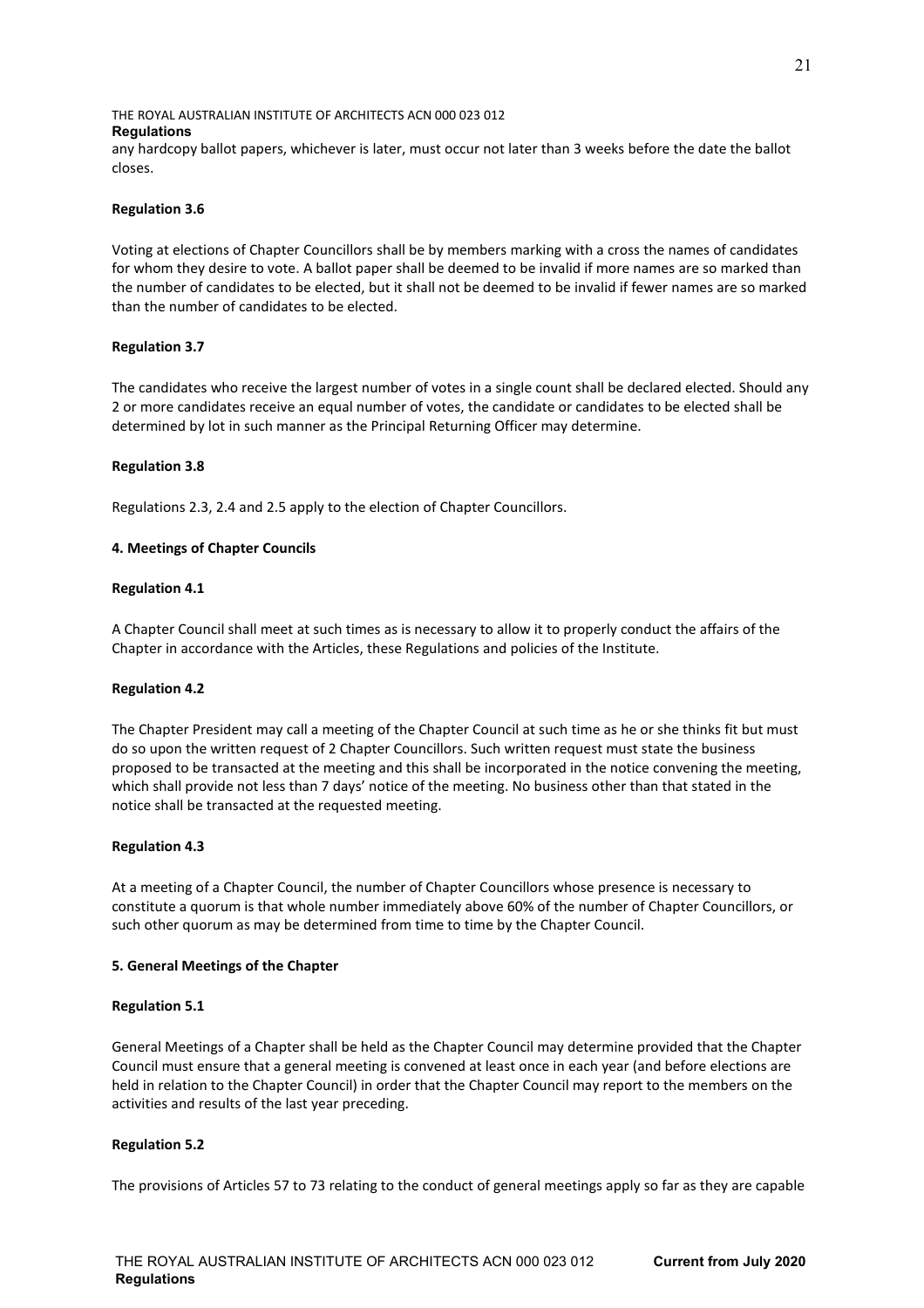of application and with the necessary changes to every general meeting of a Chapter. For these purposes only, references in those Articles to:

- 1. the Institute shall be deemed to be references to the Chapter;
- 2. the Council shall be deemed to be references to the Chapter Council;
- 3. Councillors shall be deemed to be references to Chapter Councillors;
- 4. the President shall be deemed to be references to the Chapter President.

## **6. Powers of the Chapter Councils**

## **Regulation 6.1**

Subject to the Articles and these Regulations, each Chapter Council is empowered to make rules only in respect of the following matters:

- 1. the constitution and administration of committees of the Chapter Council;
- 2. the delegation of powers of the Chapter Council;
- 3. the election and tenure of office bearers (not being the Chapter President) in respect of the Chapter Council;
- 4. procedures at meetings of the Chapter Council;
- 5. the appointment of alternate Chapter Councillors where Chapter Councillors are unable to attend meetings of the Chapter Council; and
- 6. media releases and publicity in respect of issues concerning the Chapter.

## **Regulation 6.2**

No Chapter Councillor shall enter into or purport to enter into any agreement, lease, covenant or contractual obligation of any kind on behalf of the Institute unless it relates to the provision of goods or services required in the normal day to day operations of the Chapter.

#### **Regulation 6.3**

Each Chapter Council shall ensure that the policies of the Institute are implemented within the Chapter and shall conduct itself in a manner consistent with those policies.

# **7. Notices to be Sent to Council**

#### **Regulation 7.1**

A copy of every Chapter notice, circular, report or the like issued to members by a Chapter Council or office bearer shall be forwarded to the Secretary at the time the same is forwarded to the members and a copy of every resolution adopted by a Chapter Council or general meeting of a Chapter shall be forwarded to the Council within 15 days of such meeting.

#### **8. Financial**

#### **Regulation 8.1**

All income and expenditure of the Institute shall be defined as either core or program. The category that a particular item will fall into will be determined from time to time by The Council.

#### **Regulation 8.2**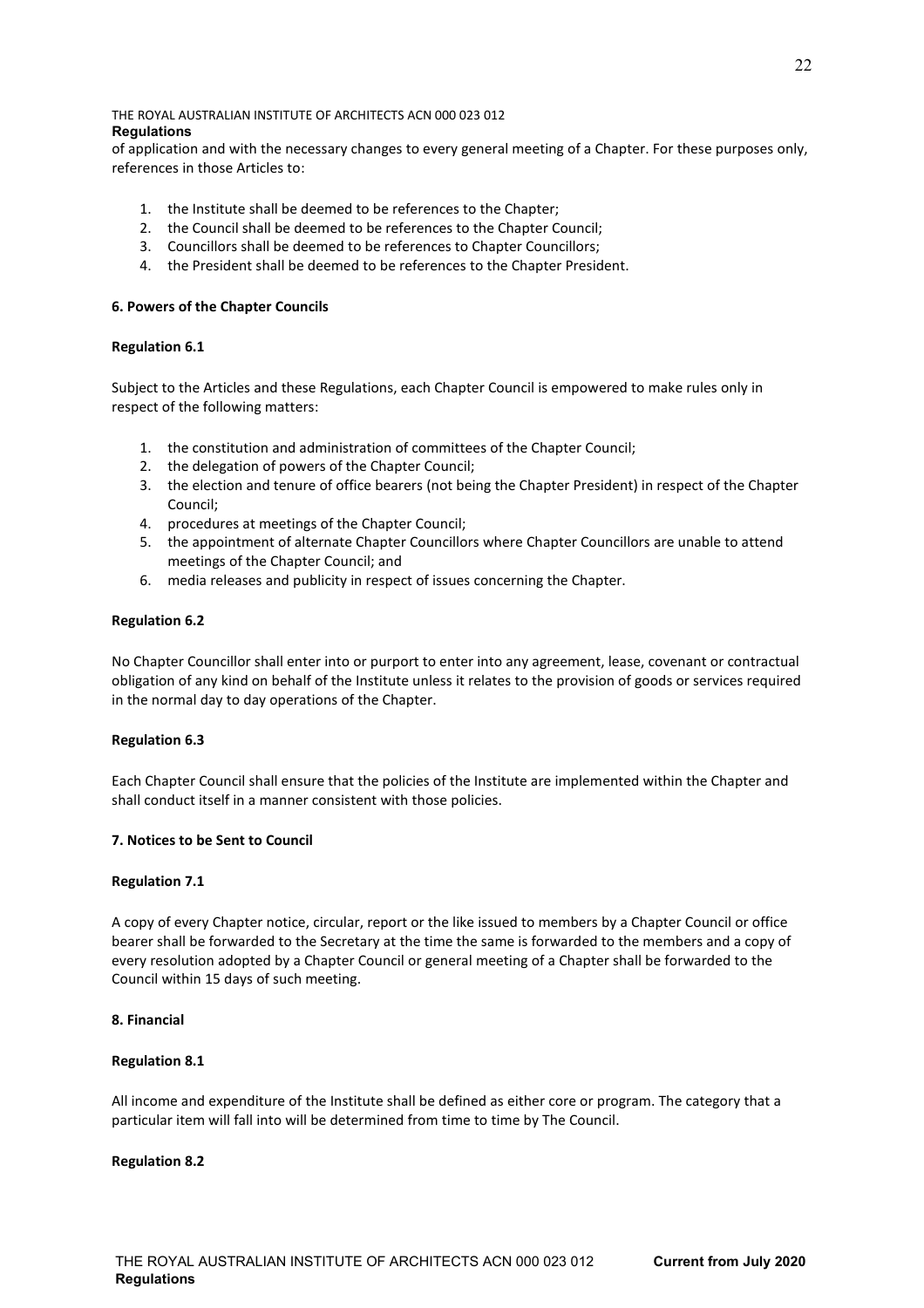Approved core expenditure will be funded in whole by an allocation by The Council for that expenditure. Program expenditure will be self- funding.

## **Regulation 8.3**

Each year the Council shall set aside an amount into a Property Fund (to fund non-cyclical property maintenance), a Special Projects Fund (for non- recurring expenditure as approved by Council), and a Furniture and Equipment Fund (for the purchase and replacement of furniture & equipment). The amount set aside from income each year to these funds will be determined by Council and the balance of the fund shall be carried forward from year to year.

## **Regulation 8.4**

The lnstitute's accounts and banking shall be maintained centrally by the Council. In this regard, all accounting entities shall comply with the accounting, financial and administrative requirements of the Council.

#### **Regulation 8.5**

The accounts of an accounting entity shall be kept in such manner as the Council or the Chief Executive may require.

## **Regulation 8.6**

Surplus funds retained by an accounting entity at 31 December 1997 will be made available to that entity for expenditure by that entity upon approval by the Council. The method of calculating the quantum of that balance will be determined by Council.

#### **Regulation 8.7**

The Council will maintain the lnstitute's accounts in such a manner that separate profit and loss reports are produced monthly for each entity and these reports shall be produced in a consistent manner.

#### **Regulation 8.8**

A surplus in any one year for an accounting entity will be any surplus in excess of the budgeted result for the combined operations of that entity. A loss will be the amount of any negative variance to the budget for the combined operations of that entity.

#### **Regulation 8.9**

One third of all surpluses generated by Chapters will be retained by the Institute as a whole and the remaining two thirds will be available to the entity generating the surplus for their use in future years, provided that the future expenditure is approved by The Council. Any prior losses will be required to be recouped from surpluses before any surplus will be available.

#### **Regulation 8.10**

Where an accounting entity maintains credit or surplus funds in the accounting system no interest will be payable on those funds.

# **Regulation 8.11**

Under the central accounting, finance and audit arrangements, the Council will bear all of the costs of the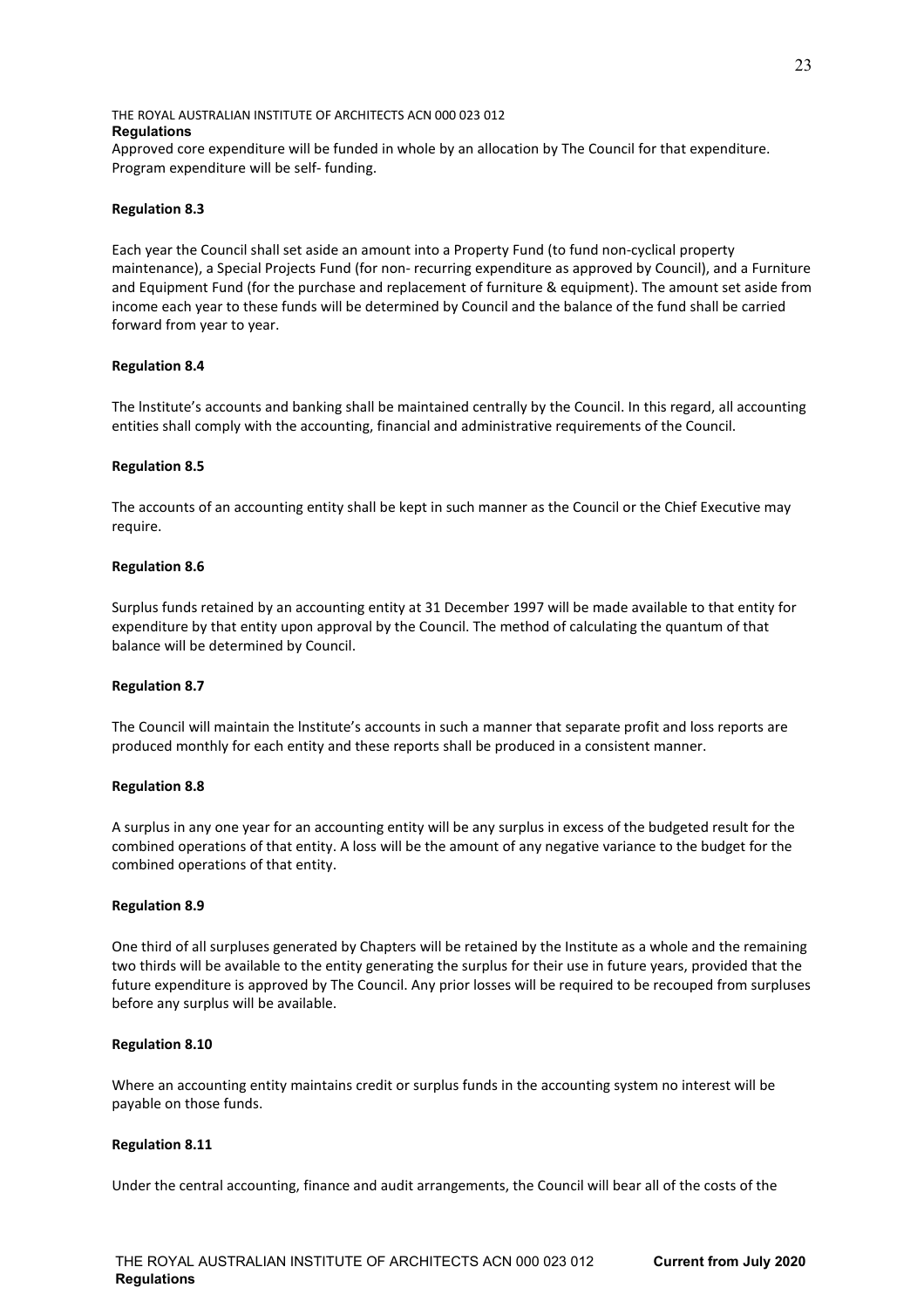audit of the whole Institute, excluding subsidiary and associate companies (except that where the acquittal of a grant requires a separate audit fee that fee will be borne by the program).

# **9. Divisions of a Chapter**

## **Regulation 9.1**

Where in any part of the territory of a Chapter a number of members sufficient for the purpose have their place of work or residence, the Chapter Council may define such part of the territory as a Division thereof and without effect to the normal functioning of the Chapter as a whole the members of a Division may be empowered as follows:

- 1. To elect a Divisional Committee, appoint Honorary Officers and hold meetings both of the Committee and members of the Division.
- 2. Administer the affairs of the Institute at local level and to formulate and implement policy on local issues. Its aims shall be consistent with those of the Institute.
- 3. Each Division may elect or appoint a representative to the Chapter Council. Such representative shall be an ex-officio member of the Chapter Council with full voting rights.

## **10. Area Committees**

## **Regulation 10**

Where a body of members is resident in an area outside Australia and such area has not been constituted a territory by resolution of the Council pursuant to the provisions of Article 54 the Council may declare such area to be an Organised Area.

Regulation 15 applies to Area Committees. All such Area Committees shall be directly responsible to the Council.

# **11. Admission to the Institute**

#### **Regulation 11.1**

Every candidate for admission to Membership shall make application on the prescribed form showing that he or she has passed such examination or examinations as may be approved by the Council and that he or she has complied with any requirement for practical experience. Such application shall be lodged with the Chapter Council in the territory wherein the candidate is resident or, if resident outside the territory of a Chapter, with the National Manager Membership together with the annual subscription.

#### **Regulation 11.2**

If a Chapter Council-approves of an application for admission it shall submit the same so endorsed to the National Manager Membership who if satisfied that the qualifications submitted by the candidate are in accordance with the requirements of the Institute shall forthwith cause the name of the applicant to be entered in the roll of members with appropriate advice to the candidate and to the Chapter Council. If the applicant to be entered on the roll of members is resident in an Organised Area, the National Manager Membership must advise the candidate and the Area Committee concerned.

#### **Regulation 11.3**

Any candidate for admission to Membership of the Institute whose application for such membership is not approved by the Chapter Council or whose qualifications are determined by the National Manager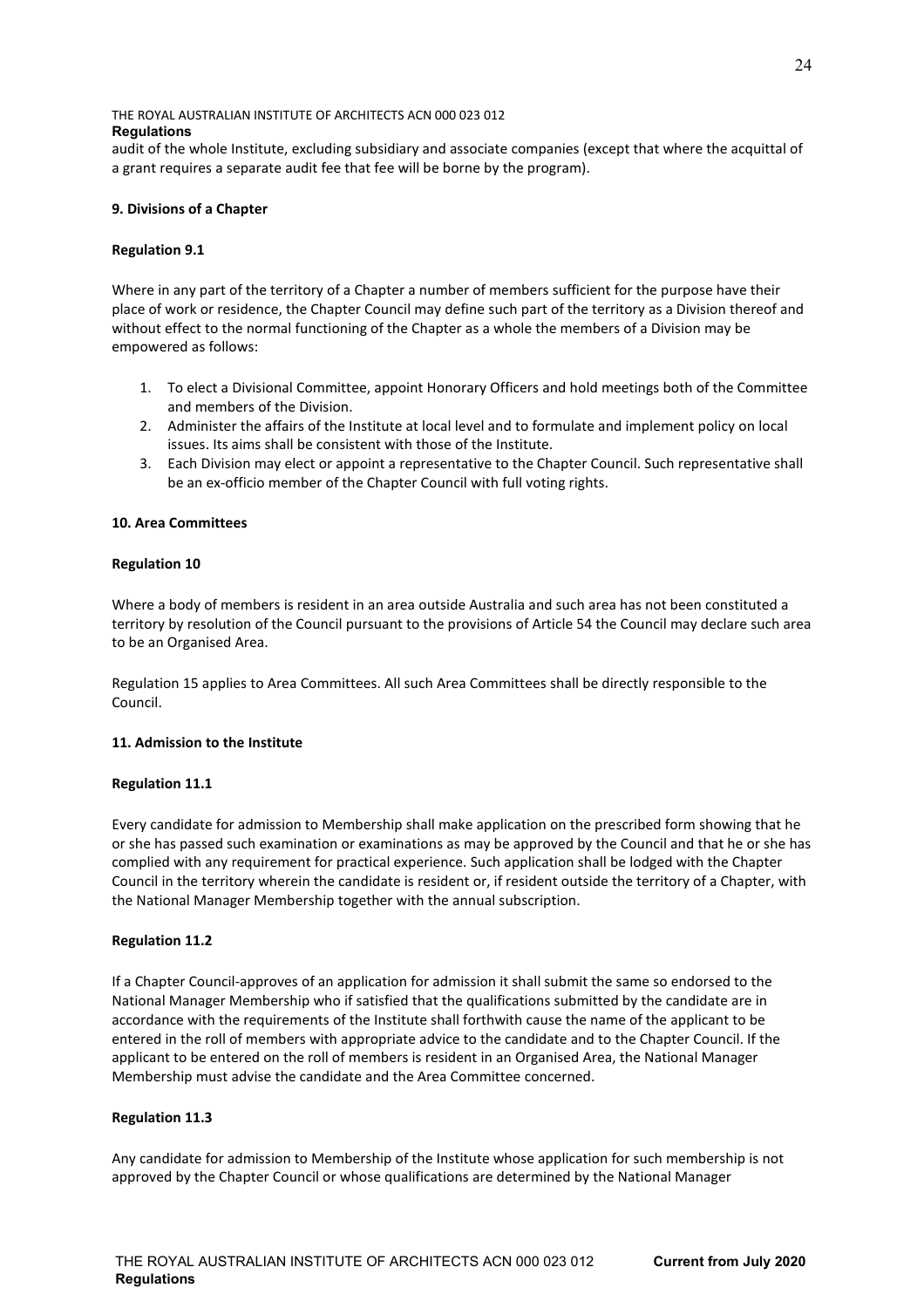Membership not to be in accordance with the requirements of the Institute may give notice to the National Manager Membership within thirty days of receipt of notice that such application for membership has not been approved advising that he or she disputes any of the decisions abovementioned whereupon such dispute or difference shall, if the candidate agrees, be submitted to arbitration in accordance with and subject to the Institute of Arbitrators Australia Rules for the Conduct of Commercial Arbitrations.

# **Regulation 11.4**

At the first general meeting at which he or she is present the candidate may be presented with his or her membership certificate by the chairperson of the general meeting and formally admitted to membership. It is desirable that the admission shall be to the effect following:

*\* "In the name and by the authority of the Council of The Royal Australian Institute of Architects I admit you as a member\* of the Institute."*

(Note: Chapter Councils are particularly asked to note that members are admitted to the Institute not to a Chapter thereof: Chapter membership is incidental and provided he or she complies with the Articles of Association a member of the Institute is ipso facto a member of any Chapter in whose territory he or she may be domiciled.)

# **12. Non-Corporate Members**

# **Regulation 12.1**

Graduate Membership is available to those holding an approved qualification prescribed by Council for admission to Ordinary Membership, commencing in the year after the graduate is notified that he or she passed all examinations leading to the award approved qualification.

# **Regulation 12.2**

Student Membership is available to those enrolled in a course:

- 1. leading to the award of an approved qualification prescribed by Council for admission to Ordinary Membership in accordance with Regulation 13.1, or
- 2. for which provisional recognition and accreditation of the course has been granted under the Institute/AACA jointly published procedures, or
- 3. which has received a favourable opinion from a Preliminary Assessment Panel as likely to meet those recognition and assessment requirements approved qualification.

Student Members will be elevated to Graduate Membership on the notification of the passing of all examinations leading to the award of the approved qualification

For a Student Member, financial during the final year of the course leading to the approved qualification, the Student Member subscription rate will continue until the commencement of the next Institute subscription year after the approved qualification is conferred on the graduate. Student Members, who re-apply for Student membership in the year after they are due to have had the approved qualification conferred, may be asked to provide proof of continued enrolment in the course leading to the approved qualification, before their membership at the Student rate is accepted.

# **Regulation 12.3**

Graduate Members and Student Members are required to pay such annual membership subscriptions as the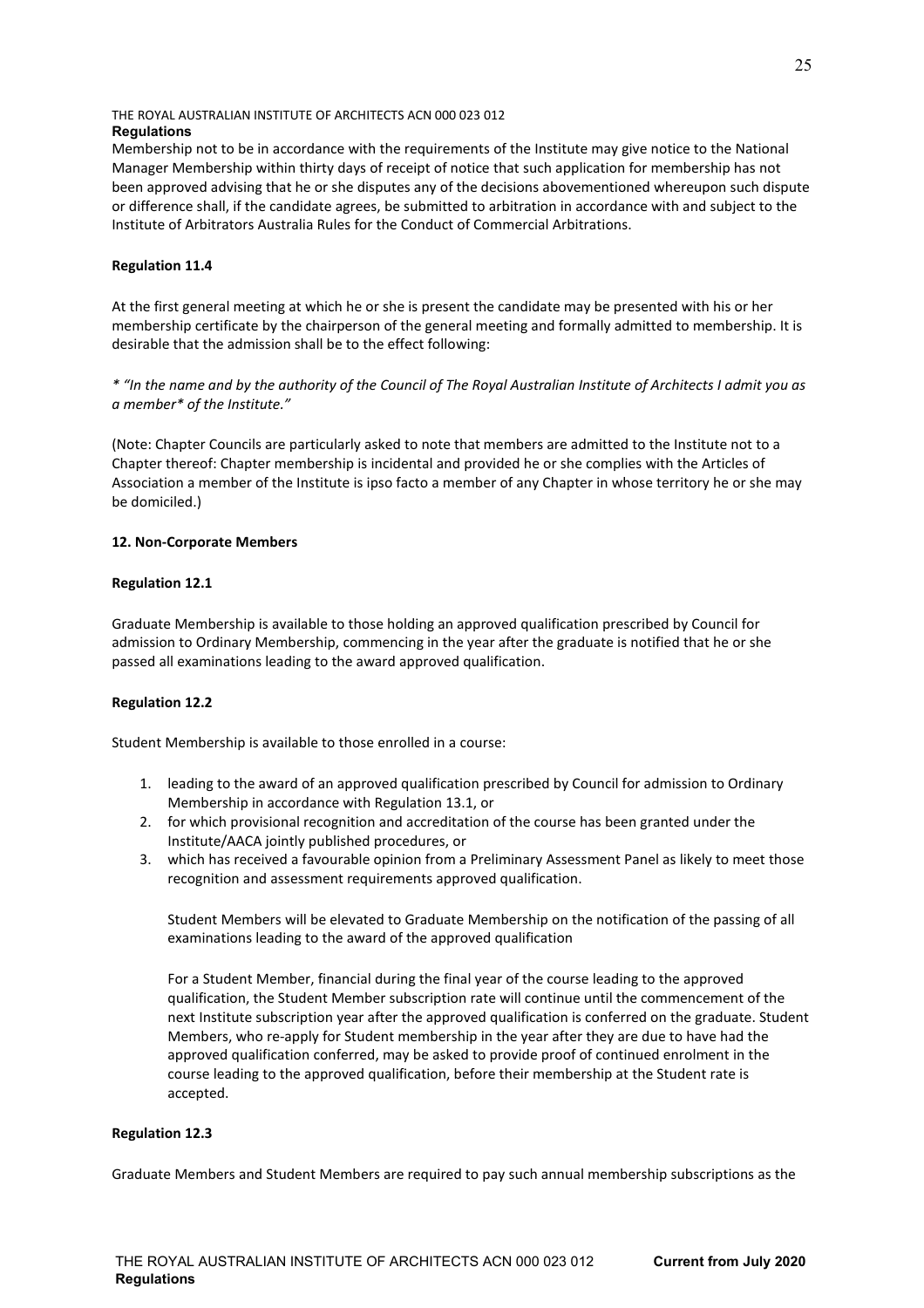Council may prescribe. No entrance fee is charged but upon transfer to Corporate Membership them obtaining conditions governing admission must be compiled with.

# **Regulation 12.4**

Graduate Members and Student Members are entitled to such privileges including attendance at meetings and receipt of publications as the local Chapter Council or Area Committee may see fit to extend, and receipt of such publications of the Institute Headquarters as the Council may prescribe.

# **Regulation 12.5**

Honorary Members will be non-subscribing. They will be entitled to such local privileges as the local Chapter may see fit to extend and receipt of such publications of the Institute as the Council may prescribe.

# **Regulation 12.6**

Level 2 membership of the Ordinary Member class is available to candidates eligible to join the Institute as Level 1 Ordinary Members, or to existing Level 1 Ordinary Members, provided that none of the following apply:

- The member or candidate is a director of a company or a partner in a partnership engaged in architectural practice or a director or partner of a firm operating in the construction industry;
- 20% or more of annual income earned form architectural practice derives from self-employment in architectural practice as a sole practitioner;
- The member or candidate is a self-employed independent contractor to the practice, or an employee, or a shareholder, partner or beneficiary of a company or business entity that provides the member or candidate's services to an architectural practice or to another business entity controlling the architectural practice;
- The member or candidate is an employee of an architectural practice and is also entitled as a shareholder, partner or beneficiary of a business entity controlling that practice to receive a distribution of profit from that business entity;
- The member or candidate is an employee of a business entity controlling an architectural practice and is also entitled as a shareholder or beneficiary of the architectural practice to receive a distribution of profit from the architectural practice.
- Candidates for Level 2 Ordinary Membership who are not Ordinary Members must provide nominations from 3 financial members of the Ordinary Member (level 1 or level 2), Fellow or Life Fellow classes.
- Continuation of membership as a Level 2 Ordinary Member is subject to compliance with the eligibility rules contained in the Regulations. Level 2 Ordinary Members no longer eligible will be allocated to the Level 1 Ordinary Member class unless eligible for another class of membership. Where non-eligibility is due to a change in the Regulations, re-allocation will occur at the commencement of the following subscription year.
- Level 1 Ordinary Members requesting to transfer to Level 2 membership will not be transferred until the commencement of the next subscription year, subject to their eligibility at the time of transfer.

# **Regulation 12.7**

Level 2 membership of the Affiliate class of members is available to candidates who do not have an architectural qualification, as prescribed by Council for admission to the Ordinary Member class, but do have a qualification in a discipline determined by Council from time to time as being associated with architecture or the built environment, or, do have another qualification considered suitably connected to the built environment by National Membership Committee.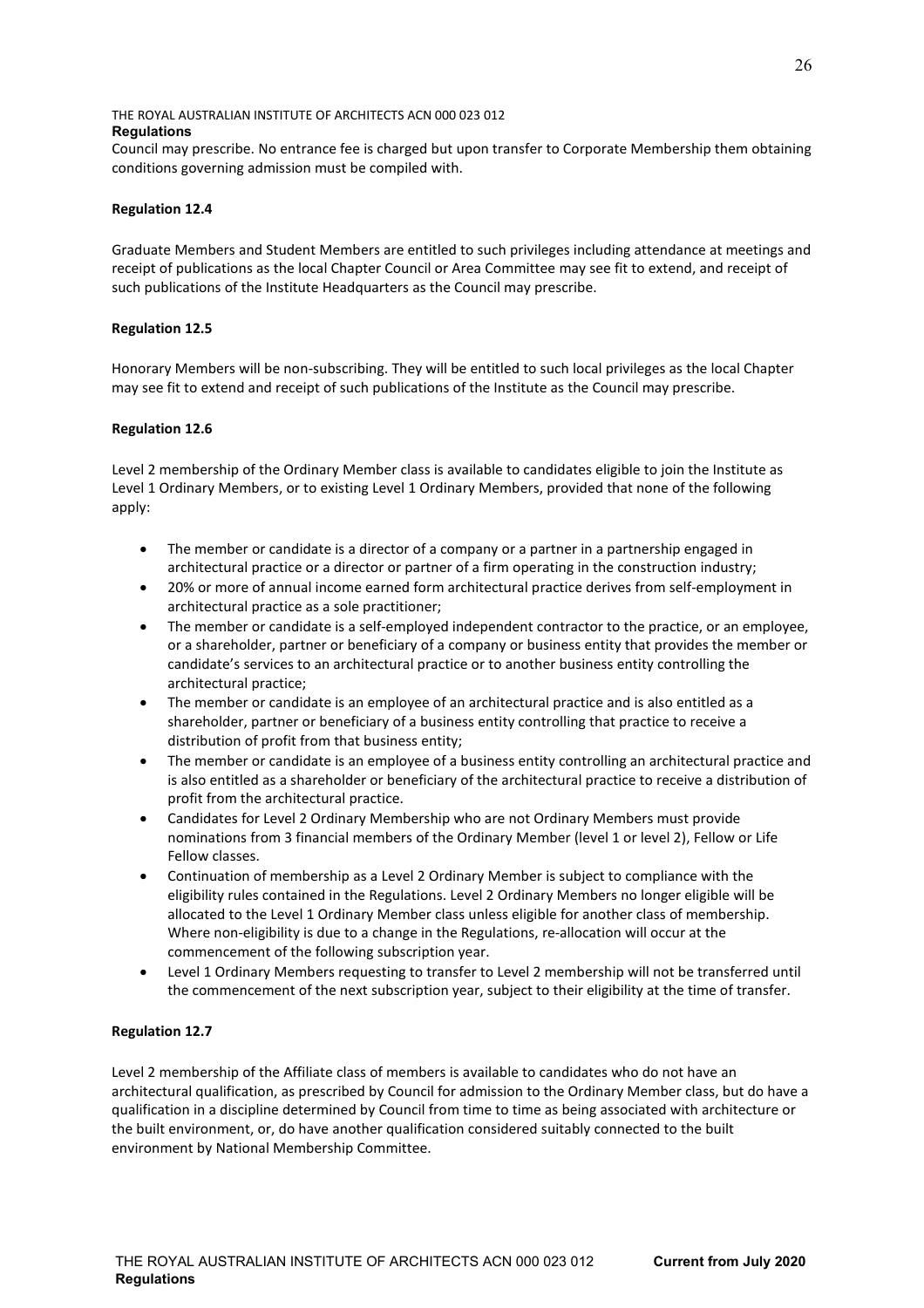Nominations for the Affiliate Level 2 class must be signed by three financial members of the Institute who are Ordinary Members, Fellows or Life Fellows. Applicants resident overseas may apply without nominations or the required number of nominations. If so, their application will be individually considered by the National Manager responsible for membership.

Applicants without formal qualifications, resident in Australia, and working in any of the built environment disciplines associated with a qualification for membership determined by Council from time to time, may be nominated by 5 financial members of the Ordinary Member, Fellow or Life Fellow classes.

No candidate may be admitted, or may a member remain admitted to the subclass, if he or she has, or obtains, a prescribed architectural qualification for admission as an Ordinary Member, or has been registered, is eligible to be registered, or is registered as an architect in Australia. Candidates' applications will be considered for, and ineligible members will be transferred to, the appropriate class or subclass of membership.

If a member is no longer eligible, due to a change in Council's recognised qualifications, the person affected may ask in writing for a review of eligibility by the National Membership Committee. In any case, a change in membership status will not take effect until the beginning of the next subscription year.

# **13. Architectural Education**

# **Regulation 13.1**

The Council will approve specified qualifications which entitle the holders thereof to apply for admission to Ordinary Membership of the Institute. The aforementioned qualifications may in some instances have attaching supplementary requirements for the holders thereof to gain certain periods of approved practical experience. The list of approved qualifications and supplementary requirements if any will be issued by the Council from time to time. Applicants who do not hold an approved qualification may be treated as special cases.

# **14. Appointment of Chief Executive**

#### **Regulation 14.1**

The Council may appoint a Chief Executive for such period and on such terms as it thinks fit and, subject to the terms of any agreement entered into in a particular case, may revoke the appointment.

# **Regulation 14.2**

The Council may, upon such terms and conditions and with such restrictions as it thinks fit, confer upon a Chief Executive any of the powers exercisable by it. Any powers so conferred may be concurrent with, or to the exclusion of, the powers of the Council. The Council may at any time withdraw or vary any of the powers so conferred on a Chief Executive.

#### **15. Administration of Area Committees**

#### **Regulation 15.1**

The election of Area Committee Members by Institute members will be organised and administered by National Council. Corporate Institute Members and Graduate Institute Members resident in the Organised Area are entitled to vote in an election to appoint Area Committee Members for the Organised Area. The Committee Members take office for approximately 2 years, with an election called by National Council to be held every year in accordance with these Regulations.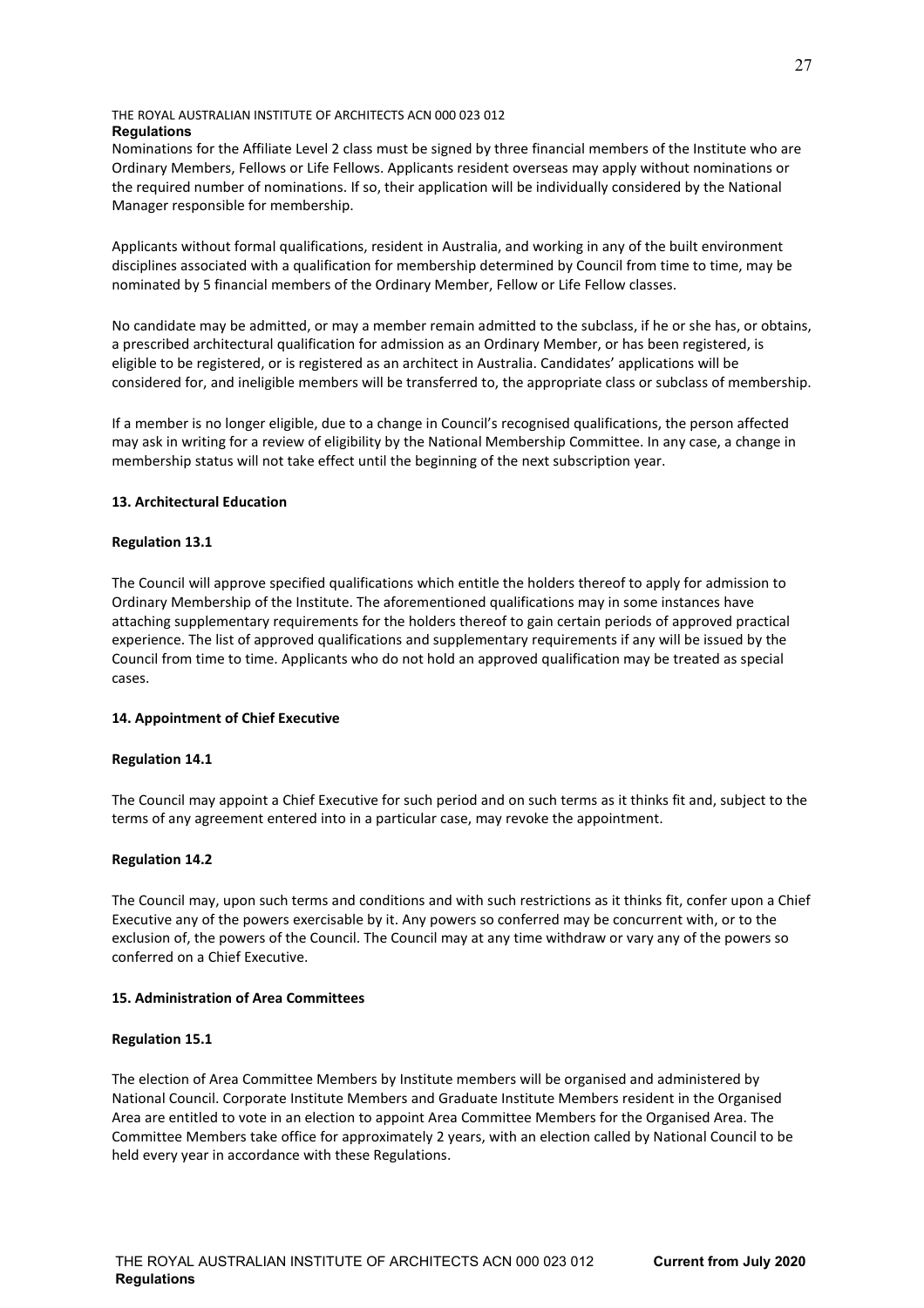If, in the prior election year, less than 3 valid nominations were received from Corporate and Graduate Institute Members resident in the Organised Area, National Council may, at its discretion, defer calling an election for, or abandon Institute support for an Area Committee, unless and until it sees fit.

## **Regulation 15.2**

The maximum number of Area Committee Members is 10, of which not less than 6 must have been elected by Institute members resident in the relevant Organised Area in an election administered by National Council.

#### **Regulation 15.3**

Each year, at least half of the existing Members must retire. Those to retire are:

- a. Members elected or appointed as a result of an election cycle which occurred prior to the last preceding cycle, or
- b. if there is any doubt, any Member who would serve for more than 2 years if he or she did not retire, and
- c. where half of the existing Members is not a whole number, any Member who is directed to retire following the drawing of lots

Any retiring Member who remains eligible may seek re-election without formal announcement of an intention to do so.

Each year, subject to Regulation 15.1, National Council must issue to all Institute members entitled to elect an Area Committee's Members a notice generally in the form of the equivalent notice of the election of Chapter Councillors, which (except in the initial year) includes a list of retiring members of the Area Committee, indicating their level of attendance at Area Committee meetings since their last election and, if known, those former Members who are eligible for and seek re-election by renomination.

The notice must state the closing date for nominations as determined by the Principal Returning Officer from time to time. Each nominee must be an Institute Corporate or Graduate Member resident in the relevant Organised Area and the nomination must be by 2 Corporate or Graduate Institute Members also resident in the Organised Area. The nominee must give a written undertaking to serve if elected and to take office at the first Area Committee meeting after the election, or ballot, as applicable.

Any defective nomination or nomination delivered late must be rejected and the person nominated in that rejected nomination will not be eligible for election pursuant to that nomination.

#### **Regulation 15.4**

If less than 3 nominations for Area Committee Members elected by the Institute members in the Organised Area are received, (6 nominations in an initial year), the matter must be referred to National Council to take whatever action it considers necessary. Pending National Council's decision, a pre-existing Area Committee for an Organised Area will continue in office until National Council determines otherwise.

If at least 3 but no more than 5 valid nominations are received, (6 but no more than 10 in an initial year) the candidates so nominated are declared elected, and the Area Committee constituted may appoint during its term, from Institute members resident in the Organised Area, any remaining vacancies. Such appointees hold office for the remainder of the Area Committee's term, and are eligible for re-election.

If more than 5 nominations are received, (10 in an initial year), National Council must conduct a ballot. As soon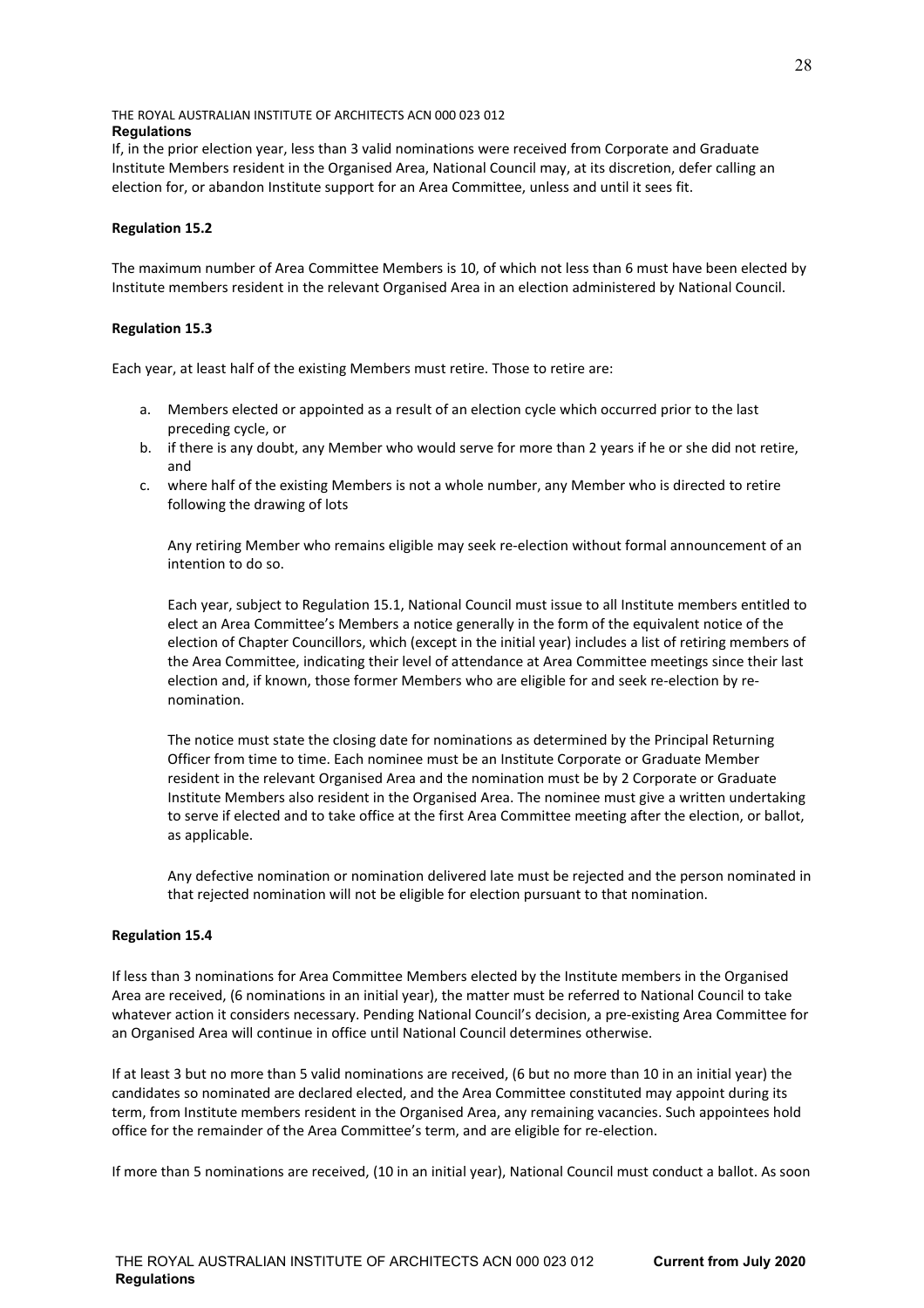as practicable, ballot papers in a form approved by the Principal Returning Officer, but generally similar to the ballot paper for the election of National Councillors, will be issued to all Institute members entitled to elect Area Committee Members in the Organised Area. The ballot papers will be accompanied by the candidate's platform statements in the form prescribed by National Council for National Council elections. The place to which the ballot paper must be returned must be stated on the papers along with the ballot return date. The date must be at 4.00pm EST (irrespective of daylight saving in Australia) on a day not less than 2 weeks after the date of posting of the ballot papers.

# **Regulation 15.5**

Voting in a ballot for Area Committee Members is by eligible Institute members marking with a cross the names of candidates for whom they desire to vote. A ballot paper with more names marked than the number of candidates to be elected is invalid, but is not invalid if fewer names than the number of candidates to be elected are marked. Voting members must demonstrate their eligibility by stating their Institute membership number and signing the ballot envelope containing the voting paper.

# **Regulation 15.5A**

Alternatively, an electronic voting system approved by National Council covering either the whole election, or a part of the election, may be utilized. National Council may approve an electronic voting system, or part system, without being satisfied that every Institute member eligible to vote has access to the electronic system.

## **Regulation 15.6**

In any ballot, the candidates, up to the number of vacancies, who receive the largest number of valid votes in a single count must be declared elected. If any 2 or more candidates qualifying for the last vacancy to be filled receive an equal number of votes, the candidate or candidates to be elected shall be determined by lot in a manner the Principal Returning Officer may determine. When satisfied that all the positions are filled the Principal Returning Officer must declare the result and inform the elected candidates and National Council.

# **Regulation 15.7**

Regulations 2.3, 2.4 and 2.5 apply to the election of Area Committee Members.

# **Regulation 15.8**

The Secretary must call a meeting of the Area Committee to take place as soon as practicable but no more than 80 days after declaration of the Area Committee Members who are elected.

At the first meeting after an election, the Area Committee must elect a Chair from its membership. The Chair until that time will be the prior Chair, unless the Chair has retired without re-election, or that is otherwise not practicable. In that case, the Secretary must nominate an Acting Chair to hold office until the Chair is elected. Area Committee Members, including the Acting Chair, may self-nominate, but may not vote while their nomination stands. If the Committee is unable to elect the Chair by a clear majority vote the National President must at first opportunity appoint the Chair from the nominees with the highest numbers of votes.

Once elected, the Chair has a vote and a casting vote in the event of a tied vote of the Area Committee. The Chair does not have a casting vote in a motion to remove the Chair, which must have the supporting vote of at least 2/3 of the Area Committee Members.

The Chair must call meetings as necessary to allow the Area Committee to properly conduct the affairs of the Area Committee, or as directed by National Council.